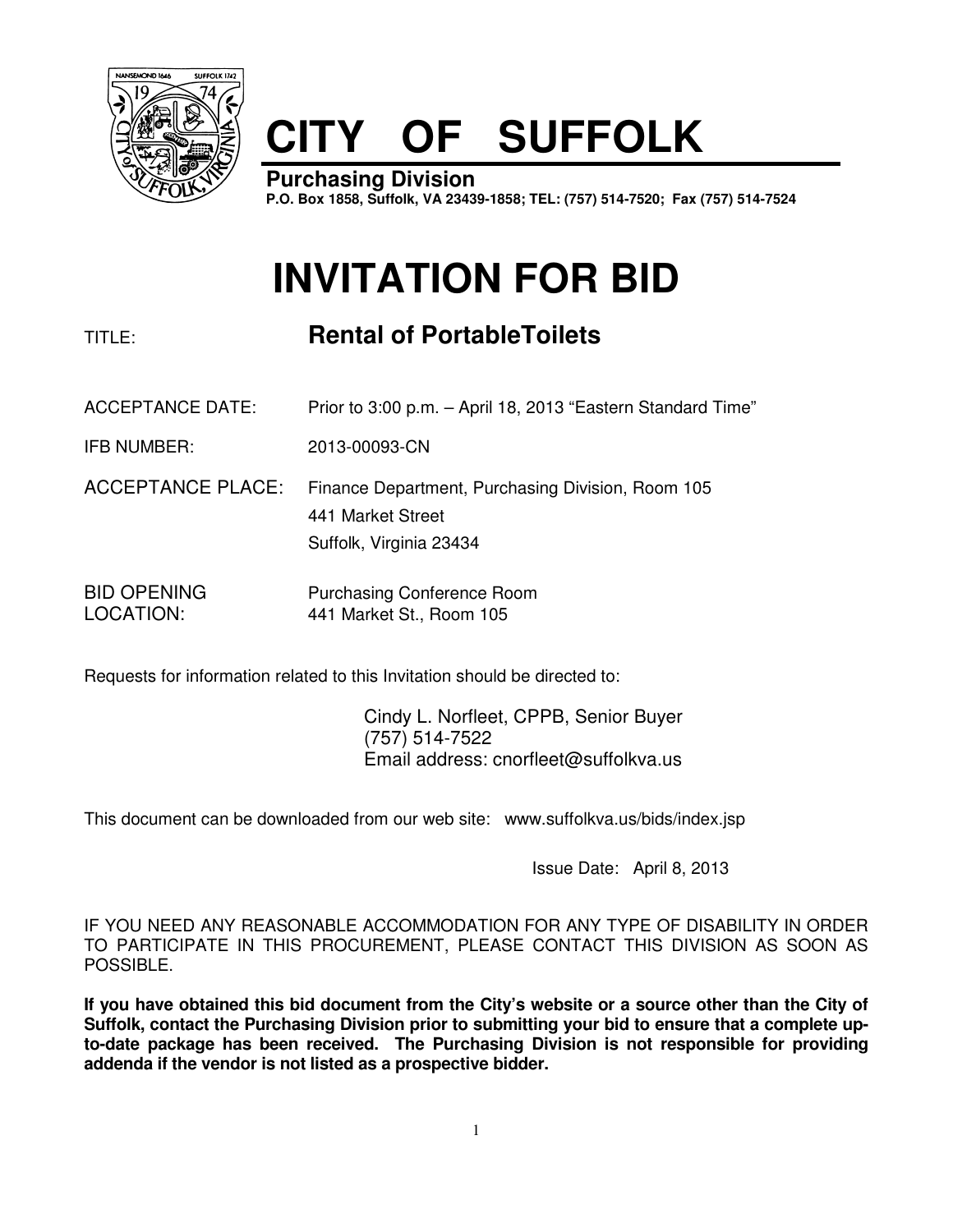## **INVITATION FOR BID**

## **Rental of Portable Toilets**

## **SECTION/TITLE**

| 1.0 |  |  |  |  |
|-----|--|--|--|--|
| 2.0 |  |  |  |  |
| 3.0 |  |  |  |  |
| 4.0 |  |  |  |  |
| 5.0 |  |  |  |  |
|     |  |  |  |  |
|     |  |  |  |  |
|     |  |  |  |  |

BID PRICING FORM AND OTHER FORMS TO BE EXECUTED BY THE BIDDER

Prepared by Cindy Norfleet, CPPB, Senior Buyer Date: April 8, 2013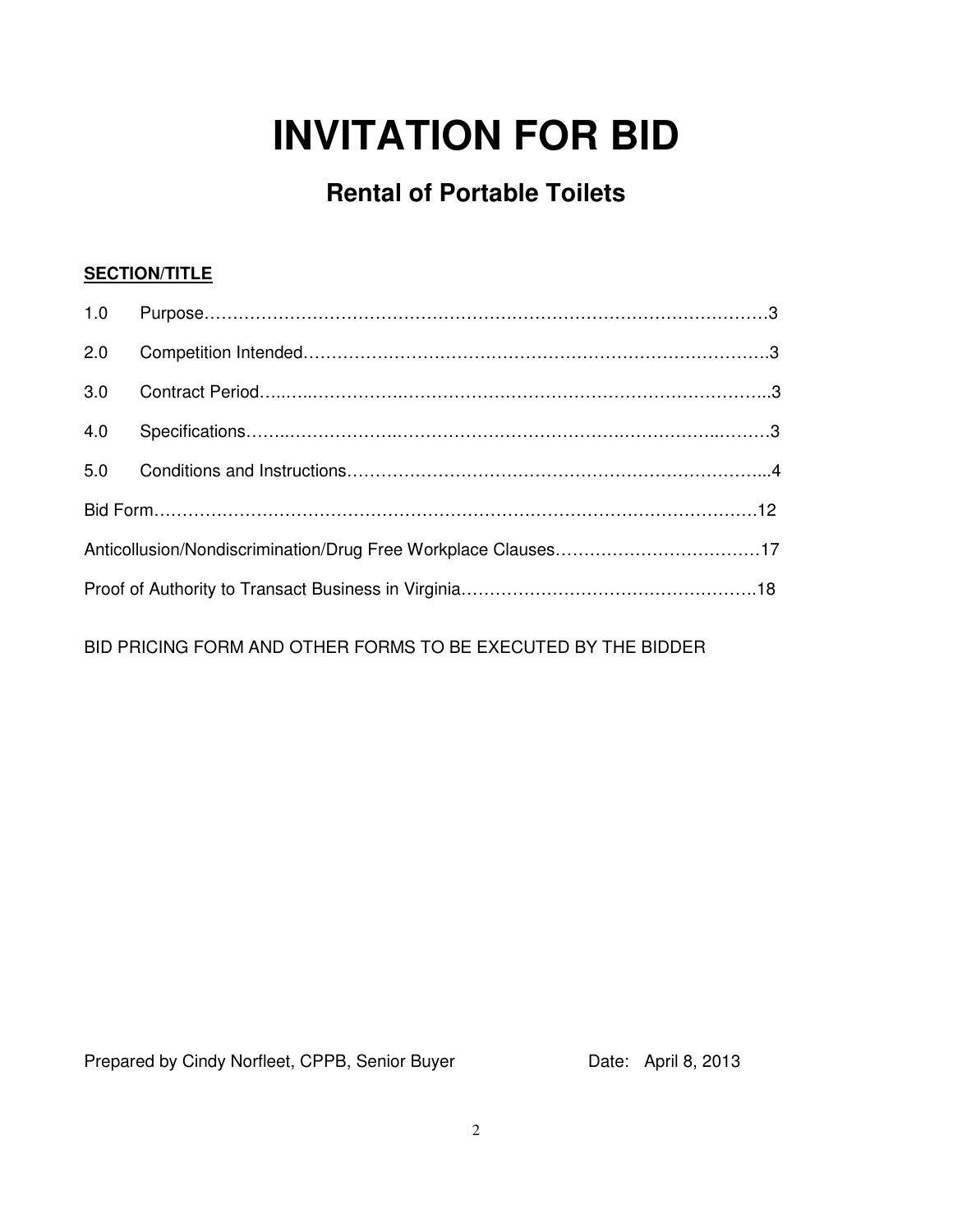## **1.0 PURPOSE**

 The intent of this Invitation for Bid and resulting contract is to obtain the services of a single qualified contractor to provide annual rental of portable toilets and related services, to include setting up, cleaning, and removal fees, for the City of Suffolk's Department of Parks and Recreation and any other department requiring like services. The toilets will be rented on an as needed basis at various City locations. Toilets shall be delivered F.O.B. destination.

## **2.0 COMPETITION INTENDED**

 It is the City's intent that this Invitation for Bid (IFB) permits competition. It shall be the bidder's responsibility to advise the Purchasing Agent in writing if any language requirement, specification, etc., or any combination thereof, inadvertently restricts or limits the requirements stated in this IFB to a single source. Such notification must be received by the Senior Buyer not later than five (5) days prior to the date set for bids to close.

## **3.0 CONTRACT PERIOD**

The contract shall cover the period beginning May 1, 2013 and continuing through April 30, 2014. This contract may be renewed based on the terms and conditions at the expiration of its term at the sole discretion of the City. The renewal may be for up to two (2) additional one-year periods through April 30, 2016.

## **4.0 SPECIFICATIONS**

- A. Bidders shall be capable of providing portable toilets (regular and handicapped units) to be distributed as directed, at various locations throughout the City. All units shall be anchored, where applicable.
- B. Individual locations may range from one (1) to seven (7) single units. These requirements may be on a continuing basis or seasonally. For the purpose of this Invitation for Bid, seasonally is defined as the period from March 1 through October 30.

 Some units will be used by the Department of Public Works on construction sites for capital projects; these units will be set in place for a period of four (4) months to one year.

Special events, such as the  $4<sup>th</sup>$  of July celebration, will be ordered on an "as needed basis".

- C. The City hosts several special events per season in which it will need short term portable toilets. Most events are approximately one to three (1-3) days in length, but some rentals may be up to one month. Pricing for special events shall include all applicable fees, such as delivery, setup, cleaning, and removal fees.
- D. All units shall be serviced once each week or every other week, as requested by the using department. Service shall include emptying, cleaning of unit, and replenishing of supplies, i.e., toilet paper.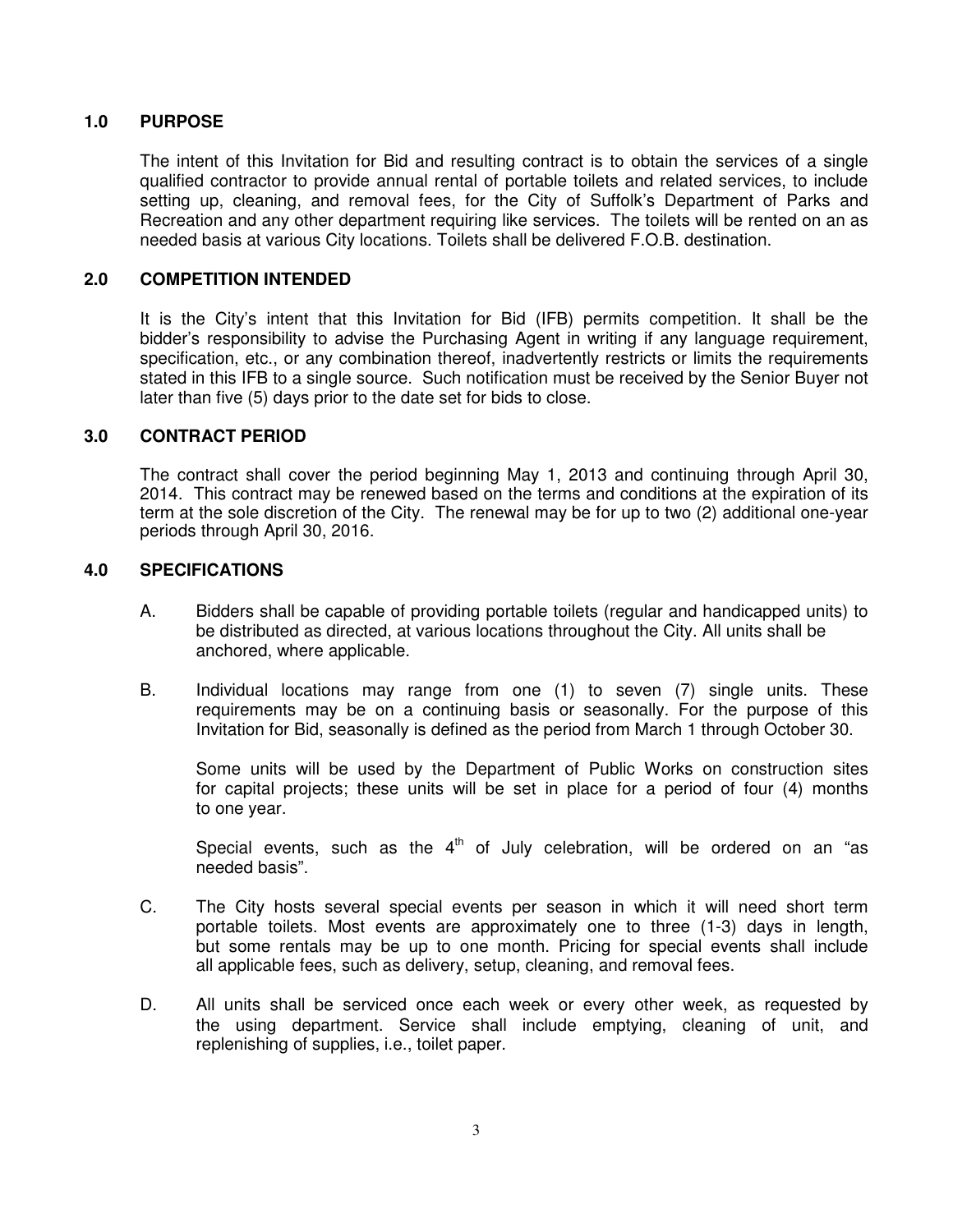- E. As usage dictates, additional cleaning may be required. The Contractor will be required to provide a price per toilet for any additional cleaning required.
- F. Notice of cancellation of service shall be provided to the Contractor by each using department. When notification is provided prior to the end of the rental period, and pickup exceeds the rental period, the City will not be held responsible for additional rental charges.
- G. All toilet units shall be clean, free of graffiti, and in good working order. Good working order shall include working door hinges, locks, and door latches. Venting tubes, louvers and/or screens shall be properly secured to the units with no signs of holes or breakage. Interior railings, toilet seats, side urinals, and toilet paper holders are to be firmly attached. The fiberglass or plastic shells are to be securely attached to their bases, and handicapped ramps are to be solidly attached to the units. No holes, cracks, large bubbles in the fiberglass, breaks, peeling paint, broken hardware, or cracked / missing toilet seats shall be acceptable.
- H. Contractor may charge a labor charge for the repair of damaged units, which may include a call out to reset units that may have fallen or been tipped over. Contractor shall provide an hourly charge on the BID FORM should these services be required.

 Replacement of damaged unit rate shall not include replacement of units damaged by fire.

- I. Delivery of any unit shall be made at destination within two (2) calendar days after request of order for routine calls, and service response shall be made at destination within twenty-four (24) hours after receipt of request for non-routine calls.
- J. Removal of units shall be accomplished within two (2) calendar days after notification.

## **5.0 CONDITIONS AND INSTRUCTIONS**

- 1. **Use of Form**: All bids shall be submitted on and in accordance with this form. If more space is required to furnish a description of the goods and/or services bid, or delivery terms, the bidder may attach a letter hereto that will be made a part of the bid. In case of conflict, the bid may be considered non-responsive. The City's published specifications shall supersede any additional writings submitted with the bid. Such writings shall be clearly marked and noted as an exception.
- 2. **Submittals**: All bids shall be submitted sealed, plainly marked showing the bid number, date and time. The entire solicitation document is to be returned when submitting a bid unless otherwise directed by the bid document. Failure to return all pages may result in a determination that the submittal is non-responsive.
- 3. **Late Bids**: Bids and amendments thereto, if received by Purchasing after the date and time specified for bid opening, will not be considered. It will be the responsibility of the bidder to see that their bid is received by Purchasing as specified. There will be no exceptions. Date of postmark will not be considered. Telephone, facsimile, electronic and verbal bids will not be accepted. Prices or changes shown on the outside of an envelope will not be considered in determination of low bid.
- 4. **City Hall Closure**: If City Hall is closed for business at the time scheduled for the bid opening, for whatever reasons, sealed bids will be accepted and opened on the next business day of the City, at the original scheduled hour.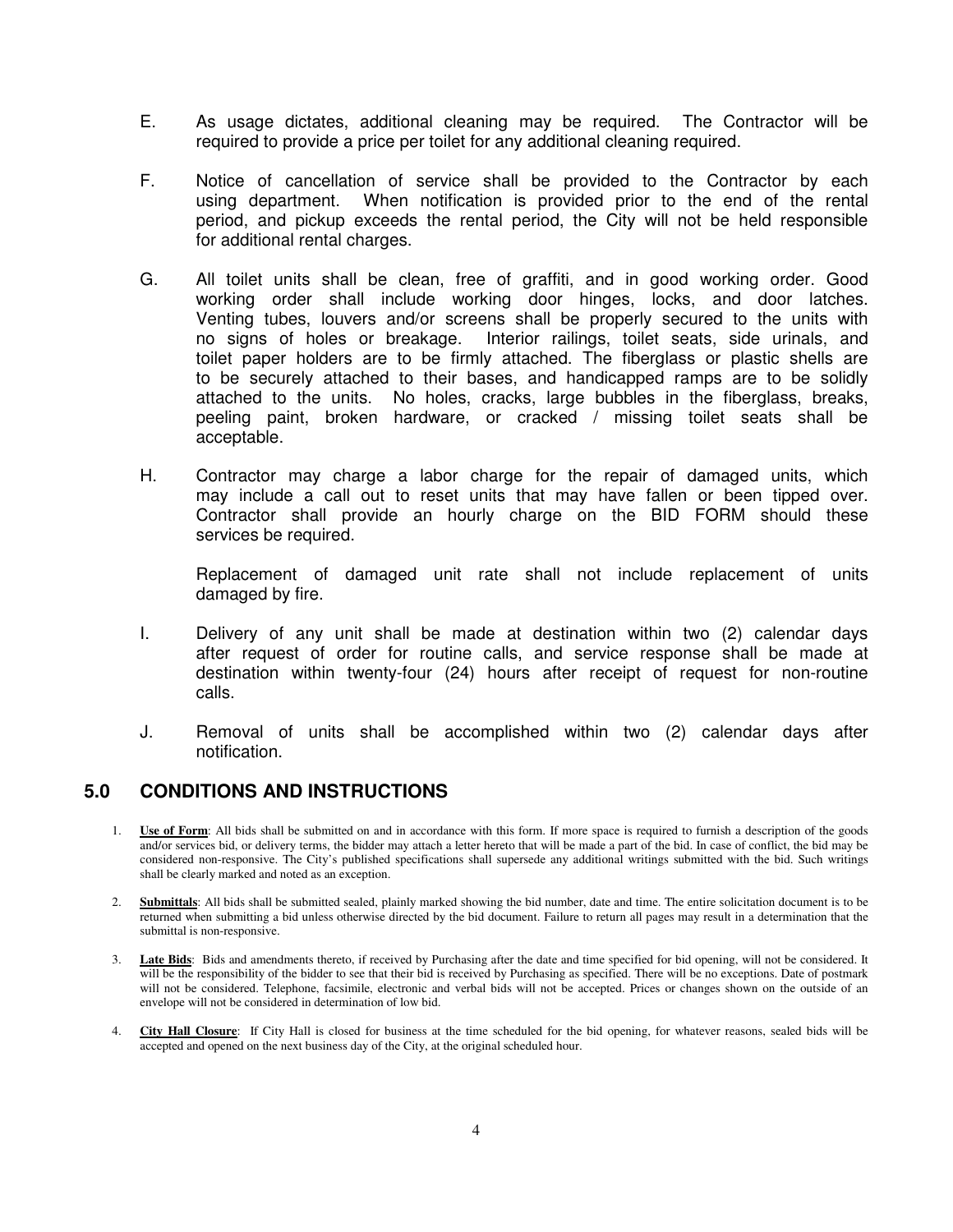- 5. **Acceptance of Bid**: Receipt of the bid by the City is not to be construed as an award or an order to ship.
- 6. **Offer/Acceptance**: Each bid is received with the understanding that the acceptance in writing by the City of the bidder to furnish any or all of the goods and/or services described therein, shall constitute a contract between the bidder and the City, which shall bind the bidder to furnish and deliver the goods and/or services quoted at the prices stated and in accordance with the conditions of the accepted bid; and the City on its part to order from such bidder, except for causes beyond reasonable control; and pay for, at the agreed prices, all goods and/or services specified and delivered.
- 7. **Withdrawal of Bids**: Bidder has the right to request withdrawal of their bids from consideration due to error by giving notice not later than two business days after the bids are publicly opened. Work papers showing evidence of error(s) may be required.

Bids may be withdrawn any time prior to the bid opening. Withdrawal of bids may be accomplished by submitting such request in writing on the issuing company's letterhead either in person or by certified mail. No bids may be withdrawn after the established bid opening date or time, unless the purchaser has extended the opening date.

- 8. **Addenda:** If issued, addenda to this solicitation will be posted on the Purchasing website (http://www.suffolkva.us/bids/index.jsp). It is the bidder's responsibility to check the website or contact Purchasing prior to the submittal deadline to ensure that the bidder has a complete, up-todate package. Acknowledgement of all issued Addenda shall be indicated on the bid form in the appropriate spaces.
- Governing Document: The solicitation document maintained by Purchasing, in the bid file, shall be considered the official copy. In the case of any inconsistency between bid documents submitted to the City, but not clearly listed as an exception, the language of the official copy shall prevail. Furthermore, any exception or change to the specifications made by the bidder may be cause to disqualify your bid.
- 10. **Award:** Award will be made to the lowest responsive and responsible bidder based on the BID TOTAL. The quality of the goods and/or services to be supplied, their conformity with the specifications, their suitability to the requirements, the delivery, qualifications and references will be taken into consideration in making the award. The City reserves the right to refuse all bids.
- 11. **Negotiation:** Unless canceled or rejected, a responsive bid from the lowest responsible bidder shall be accepted as submitted; except that if the bid from the lowest responsible bidder exceeds available funds, the City may negotiate with the apparent low bidder to obtain a contract price within the available funds.
- 12. **Announcements**: Upon the award or the announcement of the decision to award a contract, the City will publicly post such notice on the bulletin board located outside of the Purchasing Division and on the City's web site: http://www.suffolkva.us/bids/bid\_search\_awarded.jsp)
- 13. **City's Rights:** The City reserves the right to reject any and all bids, and to waive any informality if it is determined to be in the best interest of the City.
- 14. **Cooperative agreements:** If authorized by the bidder(s), the resultant contract(s) may be extended to any jurisdiction within the Commonwealth of Virginia to purchase at the contract prices in accordance with the contract terms. Any jurisdiction using such contracts shall place its own order(s) directly with the successful contractor(s). The City of Suffolk acts only as the contracting agent and is not responsible for placement of orders, payment, or discrepancies of the participating jurisdictions. It is the contractor's responsibility to notify the jurisdictions of the availability of contract(s).
- 15. **Prices:** Prices shall be stated in units of quantity specified. No additional charges shall be passed on to the City, including any applicable taxes, delivery, or surcharges. Prices quoted shall be the final cost to the City. In case of error in the extension of prices, the unit price shall govern.
- 16. **Corrections:** All prices and notations should be in ink or typewritten. Mistakes may be crossed out and corrections made in ink and must be initialed and dated by the person signing the bid.
- 17. Delivery: The time of delivery must be stated in definite terms. If time of delivery for different goods and/or services varies, the bidder shall so state.
- 18. **Samples:** Samples, when requested, must be furnished free of expense, and upon request, if not destroyed, will be returned at the bidder's risk and expense.
- 19. **Brand Names**: Unless qualified by the provision "NO SUBSTITUTE", the use of the name of the manufacturer, brand make or catalog designation in specifying an item does not restrict bidders to the manufacturer, brand, make or catalog designation identification. This is used simply to indicate the character, quality and/or performance equivalence of the goods and/or services desired. The goods and/or services on which bids are submitted must be of such character, quality and/or performance equivalence that it will serve as that specified. In submitting bids on goods and/or services other than as specified, bidder shall furnish complete data and identification with respect to the alternate goods and/or services that they propose to furnish. It shall be in the City's sole judgment if a substitute produce offeror is an approved equal and be acceptable as a substitute.
- 20. **Alternate bids**: Consideration will be given to bids submitted on alternate goods to the extent that such action is deemed to serve the best interests of the City. If the bidder does not indicate that the goods and/or services he proposes to furnish is other than specified, it will be construed to mean that the bidder proposes to furnish the exact goods and/or services described. Alternate bids will not be used in the determination of award.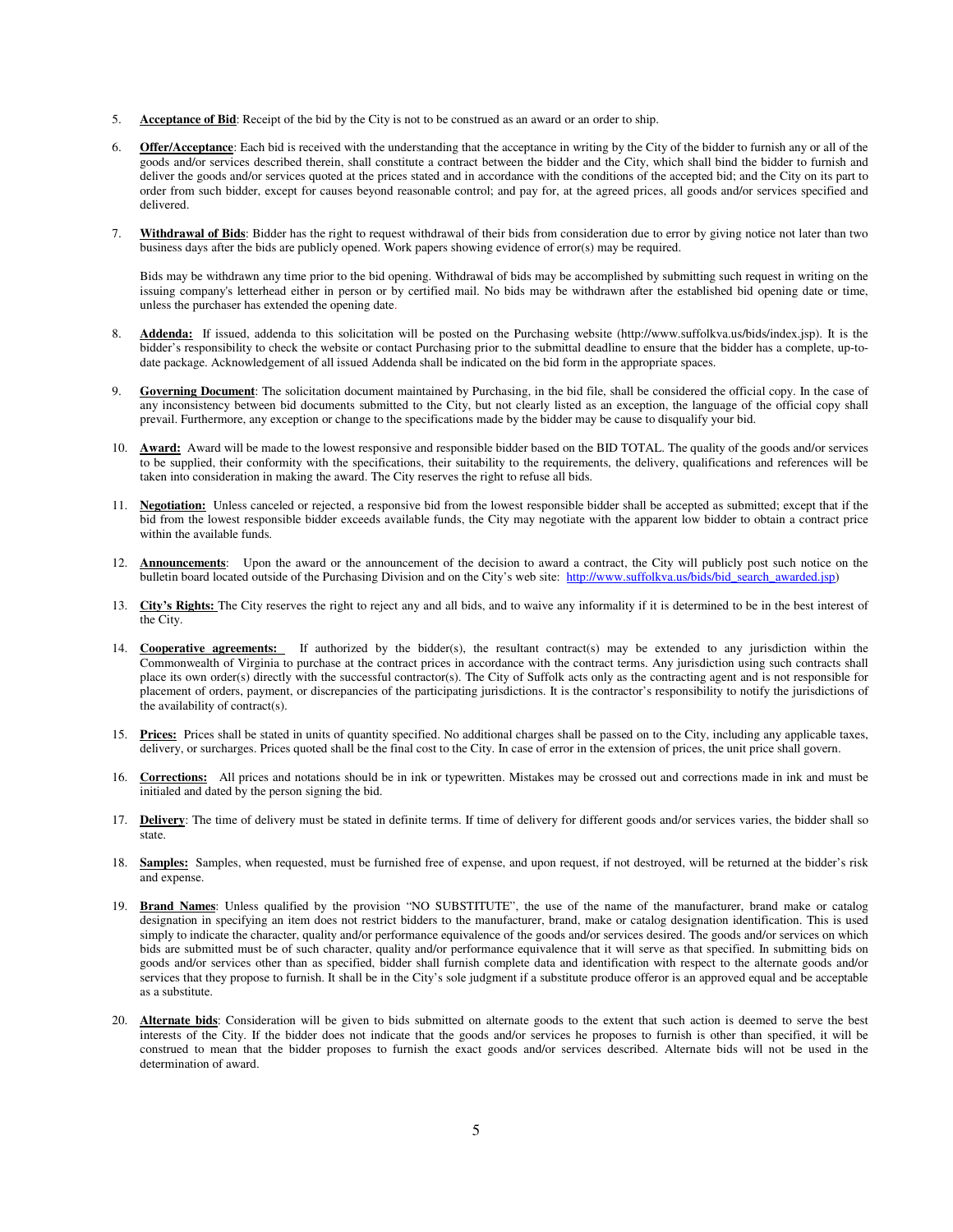- 21. **Standard equipment**: Any equipment delivered must be standard, new and unused equipment, latest model, except as otherwise specifically stated in the bid. Where any part or the normal accessories of equipment is not described, it shall be understood that all the equipment and accessories that are usually provided in the manufacturer's stock model shall be furnished.
- 22. **Silence of Specifications**: The apparent silence of these specifications and any supplemental specifications as to any detail or the omission from the specifications of a detailed description concerning any point shall be regarded as meaning that only the best commercial practices are to prevail and correct type, size and design are to be used. All interpretations of these specifications shall be made on the basis of this statement.
- 23. **Capacity of bidder:** All bids must be signed by a responsible officer or employee having the authority to bind the firm in contract. The bidder agrees that its contract performance shall be in strict conformance with the contract documents.
- 24. **Rights to Damages**: By signing this bid, the bidder assigns to the City any and all rights that it may have under the antitrust laws of the United States and the Commonwealth of Virginia in any way arising from or pertaining to this bid. This provision is remedial in nature and is to be liberally construed by any court in favor of the City.
- 25. **Anti-collusion**: The bidder certifies by signing this Invitation of Bid that this bid is made without prior understanding, agreement, or accord with any other person or firm submitting a bid for the same goods and/or services and that this bid is in all respects bona fide, fair, and not the result of any act of fraud or collusion with another person or firm engaged in the same line of business or commerce. Any false statement hereunder may constitute a felony and can result in a fine and imprisonment, as well as civil damages.
- 26. **Indemnity/Hold Harmless**: The CONTRACTOR shall, during the term of the CONTRACT including any warranty period, indemnify, defend, and hold harmless the City, its officials, employees, agents, and representatives thereof from any and all losses, damages, claims, fines, penalties, suits, costs, actions, or claims of any kind, including attorney's fees, brought on account of any personal injuries, damages, or violations of rights, sustained by any person or property which arise out of any violation of law by, and all acts and omissions of the CONTRACTOR, the CONTRACTOR'S agents, employees, or customers occurring in connection with the products and services covered herein or from any claims or amounts arising from the violation of any law, bylaw, ordinance, regulation or decree.

 The CONTRACTOR'S indemnification obligation with respect to any and all claims against the CITY or any of its officers, agents, employees, by any employee or statutory employee of the CONTRACTOR, or any of CONTRACTOR'S subcontractors, or anyone directly or indirectly employed by any of them, or anyone for whose acts the CONTRACTOR or CONTRACTOR'S subcontractor may be liable, shall not be limited in any way by any limitation on the amount or type of damages, compensation or benefits payable by or for the CONTRACTOR or any of CONTRACTOR'S subcontractors under workers' compensation laws, disability benefit laws or other applicable employee benefit laws.

- 27. **Copyright Protection**: The Contractor agrees to defend and save the City, its agents, officials, and employees, harmless from liability of any nature or kind, for use of any copyright, composition, secret process, patented or unpatented invention, articles or appliances furnished or used in the performance of the contract, or which the Contractor is not the patentee, assignee, or licensee, to the same extent as provided in the above paragraph.
- 28. **Laws, Regulations**: The Contractor shall keep fully informed of all federal, state, and local laws, ordinances and regulations that in any manner affect the conduct of the work. The contractor shall at all time observe and comply with all such laws, ordinances and regulations.
- 29. **Alien employment**: The Contractor certifies that he does not and shall not during the performance of the contract for goods and services in the Commonwealth, knowingly employ unauthorized aliens as defined in the federal Immigration Reform and Control Act of 1986, as amended.
- 30. **SCC Authorization**: All bidders or offerors organized or authorized to transact business in the Commonwealth pursuant to Title 13.1 or Title 50, as amended, shall include the identification number issued to it by the State Corporation Commission. Any bidder or offeror that is not required to be authorized to transact business in the Commonwealth as a foreign business entity under Title 13.1 or Title 50, as amended, or as otherwise required by law shall include in its bid or proposal a statement describing why the bidder or offeror is not required to be so authorized.

Number, or Statement:

Any business entity that enters into a contract with a public body pursuant to this chapter shall not allow its existence to lapse or its certificate of authority or registration to transact business in the Commonwealth, if so required under Title 13.1, or Title 50, as amended, to be revoked or cancelled at any time during the term of the contract. The City may void any contract with a business entity if the business entity fails to remain in compliance with the provisions of this section.

**31. Contractor's License**: If any of the services promulgated under this solicitation consist of construction work, it is required under Title 54.1, Chapter 11, Code of Virginia, for a contractor who performs or manages construction, removal, repair, or improvement when the total value referred to in a single contract or project is:

One hundred twenty thousand dollars (\$120,000) or more, or the total value of all such construction, removal, repair or improvements undertaken by such person within any twelve-month period is seven hundred fifty thousand dollars (\$ 750,000) or more shall show evidence of being licensed as a Class A Contractor.

Ten thousand dollars (\$10,000) or more, but less than one hundred twenty thousand dollars (\$120,000) or the total value of all such construction, removal, repair, or improvement undertaken by such person within any twelve-month period is one hundred and fifty thousand dollars (\$150,000) or more, but less than seven hundred fifty thousand dollars (\$750,000) shall show evidence of being licensed as a Class B Contractor.

Over one thousand (\$1,000) but less than ten thousand (\$10,000), or the total value of all such construction, removal, repair, or improvements undertaken by such person within any twelve-month period is one hundred and fifty thousand dollars (\$150,000) shall show evidence of being licensed as a Class C Contractor.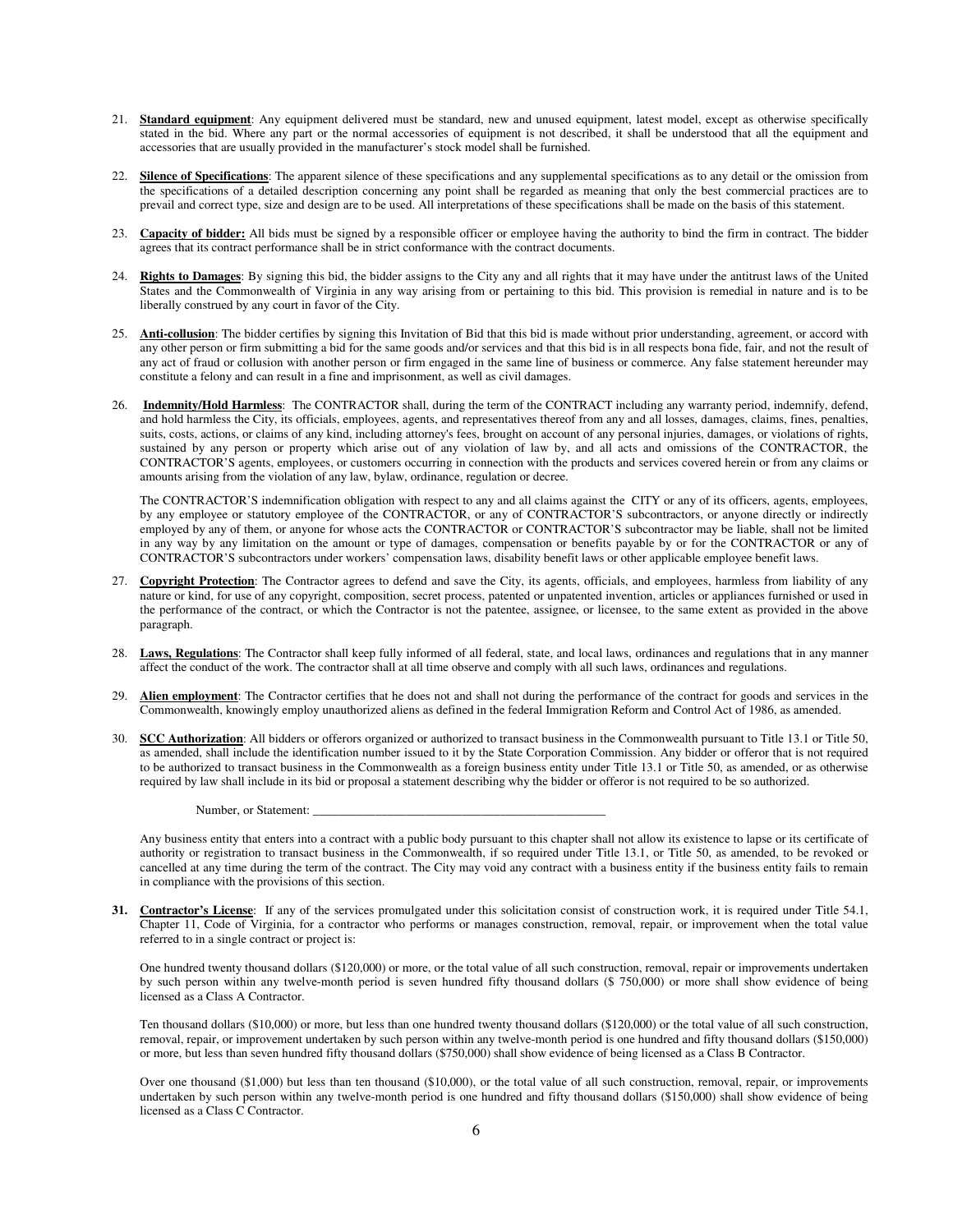The City shall require master certification as a condition of licensure or certification of electrical, plumbing and heating, ventilation and air conditions contractors.

A valid business license from the City may be required. The bidder shall complete whichever of the following notations as appropriate:

"Licensed Class A Virginia Contractor Number

- "Licensed Class B Virginia Contractor Number\_\_\_\_\_\_\_\_\_\_\_\_\_\_."
- "Licensed Class C Virginia Contractor Number\_\_\_\_\_\_\_\_\_\_\_\_\_\_."

#### 32. **Payment Terms**:

Payment terms shall be Net 30 unless otherwise stated by the bidder on this submittal form. Alternate terms may be offered by the bidder for prompt payment of bills.

Payment terms, if offered, shall not be considered in determining the low bidder.

Discount period, if offered, shall be computed from the date of proper receipt of the contractor's correct invoice, or from the date of acceptable receipt of the goods and/or services, whichever is latest.

The payment terms stated herein must appear on the contractor's invoice. Failure to comply with this requirement shall result in the invoice being returned to the contractor for correction.

Late payment charges shall not exceed the allowable rate specified by the Commonwealth of Virginia Prompt Payment Act. (1% per month)

Contractor shall submit invoices in duplicate, such statement to include detailed breakdown of all charges, and shall be based on completion of tasks or deliverables.

Individual Contractors shall provide their social security numbers, and proprietorships, partnerships, and corporations shall provide their federal employer identification number on their submittal.

#### **The City prefers to make payment with the City's Purchasing Card, or if that is not possible, then by electronic funds transfer. Typically this enables faster payments to the Contractor. Are you willing and able to accept this type of payment?** Yes\_\_\_\_  $\rm No$

- 33. **Default**: In event of default by the Contractor, the City reserves the right to procure the goods and/or services from other sources, and hold the Contractor liable for any excess cost occasioned thereby. Such actions taken by the City shall not release the contractor from additional remedies that may be allowed by law.
- **34. Availability of Funds:** A contract shall be deemed in force only to the extent of appropriations available to each department for the purchase of such goods and/or services. The City's extended obligations on those contracts that envision extended funding through successive fiscal periods shall be contingent upon actual appropriations for the following years.
- **35. Appeals Procedure:** Upon your request, administrative appeals information will be provided that shall be used for hearing protests of a decision to award, or an award, appeals from refusal to allow withdrawal of bids, appeals from disqualification, appeals for debarment or suspension, or determination of non-responsibility and appeals from decision or disputes arising during the performance of a contract. To be timely all appeals shall be made within the time periods set forth by the Virginia Public Procurement Act, §2.2-4357, et seq. Contact the buyer at once for assistance.
- 36. **Faith-based Organizations:** The City of Suffolk does not discriminate against faith-based organizations.
- **37. Anti-Discrimination** By submitting their bids, bidders certify to the City that they will conform to the provisions of the Federal Civil Rights Act of 1964, as amended, as well as the Virginia Fair Employment Contracting Act of 1975, as amended, where applicable, the Virginians with Disabilities Act, the Americans with Disabilities Act and 2.2-4311 of the Virginia Public Procurement Act (VPPA). If the award is made to a faith-based organization, the organization shall not discriminate against any recipient of goods, services, or disbursements made pursuant to the contract on the basis of the recipient's religion, religious belief, refusal to participate in a religious practice, or on the basis of race, age, color, gender or national origin and shall be subject to the same rules as other organizations that contract with public bodies to account for the use of the funds provided; however, if the faith-based organization segregates public funds into separate accounts, only the accounts and programs funded with public funds shall be subject to audit by the public body. (Code of Virginia 2.2.4343.1E).

In every contract over \$10,000 shall include the following provisions:

1. During the performance of this contract, the Contractor agrees as follows:

 The Contractor will not discriminate against any employee or applicant for employment because of race, religion, color, sex, national origin, age, disability, service disabled veterans or any other basis prohibited by state law relating to discrimination in employment, except where there is a bona fide occupational qualification reasonably necessary to the normal operation of the Contractor. The Contractor agrees to post in conspicuous places, available to employees and applicants for employment, notices setting forth the provisions of this nondiscrimination clause.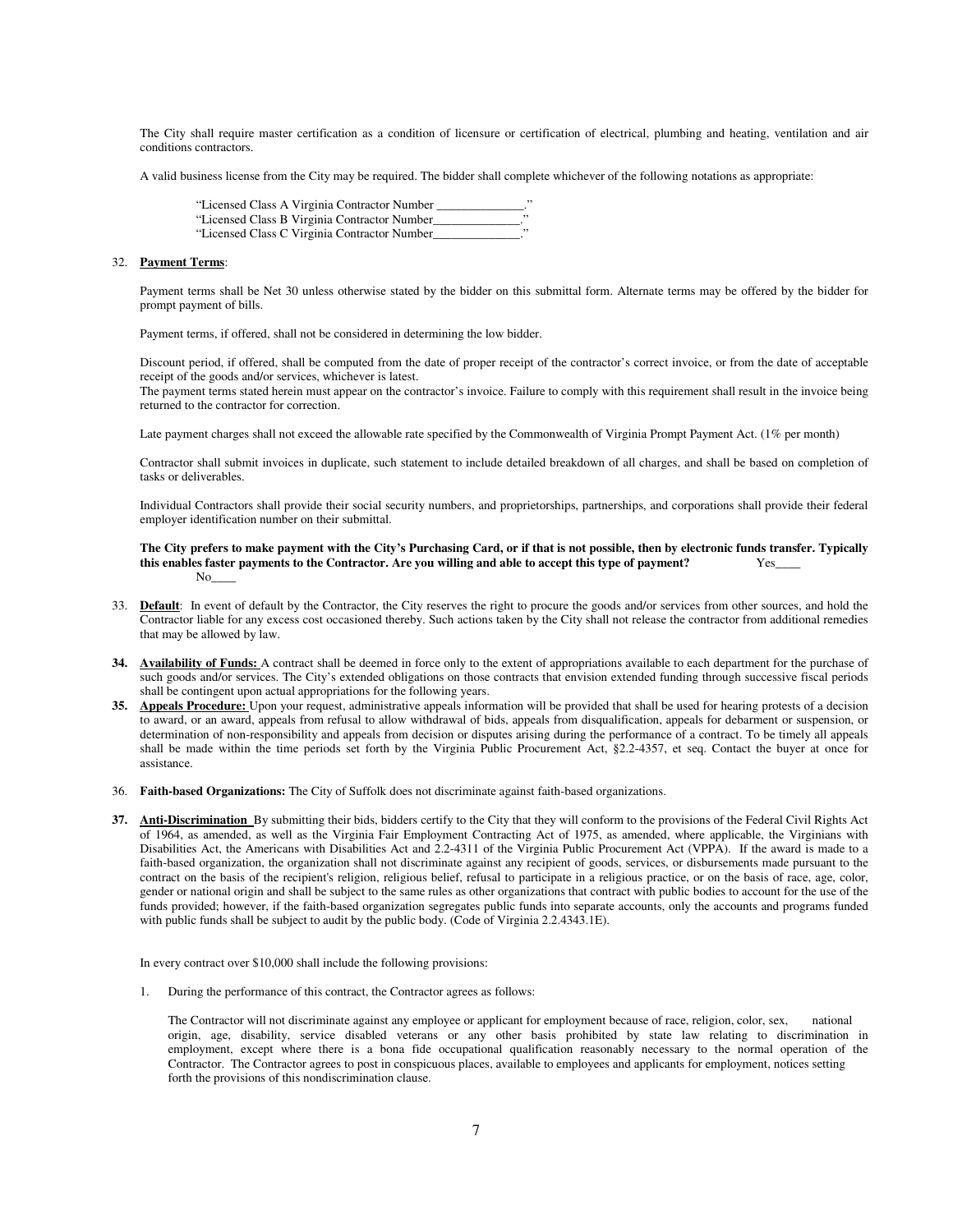The Contractor, in all solicitations or advertisements for employees placed by or on behalf of the Contractor, will state that such Contractor is an equal opportunity employer.

Notices, advertisements and solicitations placed in accordance with federal law, rule or regulation shall be deemed sufficient for the purpose of meeting these requirements.

2. The Contractor will include the provisions of Section A above in every subcontract or purchase order over \$10,000, so that the provisions will be binding upon each subcontractor or vendor.

 During the performance of this contract, the Contractor agrees to (i) provide a drug-free workplace for the Contractor's employees; (ii) post in conspicuous places, available to employees and applicants for employment, a statement notifying employees that the unlawful manufacture, sale, distribution, dispensation, possession, or use of a controlled substance or marijuana is prohibited in the contractor's workplace and specifying the actions that will be taken against employees placed by or on behalf of the Contractor maintains a drug-free workplace: and (iv) include the provisions of the forg Contractor that the Contractor maintains a drug-free workplace; and (iv) include the provisions of the forgoing clauses in every subcontract or purchase order of over \$10,000, so that the provisions will be binding upon each subcontractor or vendor.

 For the purpose of the subsection, "A drug-free workplace" means a site for the performance of work done in connection with a specific contract awarded to a contractor in accordance with this subsection, the employees of who are prohibited from engaging in the unlawful manufacture, sale, distribution, dispensation, passion or use of any controlled substance or marijuana during the performance of the contract.

- 38. **Assignment of Contract:** A contract shall not be assignable by the Contractor in whole or in part without the written consent of the City.
- 39. **Independent Contractor:** The Contractor and any employees, agents, or other persons or entities acting on behalf of the Contractor shall act in an independent capacity and not as officers, employees, or agents of the City.
- 40. **Scheduling and Delays:** The parties to any contract resultant of this solicitation acknowledge that all or part of the work to be performed hereunder may be delayed and extended at the option of the City. Such delays may be caused by delays, denials and modifications of the various state or federal permits, or for other reasons. The City shall not be required to pay any of the Contractor's direct or indirect costs, or claims for compensation, extended overhead, or other damage or consequential damages arising out of or related to any delays or interruptions required or ordered by the City. If the City delays the project for any reason for a continuous period of ninety (90) days or more, the City and Contractor will negotiate a mutually agreeable adjustment to the Contractor's award amount. Notwithstanding the above, in construction contracts, to the extent that an unreasonable delay is caused by the act or omissions of the City due to causes within the City's control, the above waiver or release shall not apply.
- 41. **Governing Law:** This Agreement is made, entered into, and shall be performed in the City of Suffolk, Virginia, and shall be governed by the applicable laws of the Commonwealth of Virginia without regard to its conflict of law rules. In the event of litigation concerning this Agreement, the parties agree to the exclusive jurisdiction and venue of the Circuit Court of the City of Suffolk, Virginia; however, in the event that the federal court has jurisdiction over the matter, then the parties agree to the exclusive jurisdiction and venue of the U.S. District Court for the Eastern District of Virginia, Norfolk Division.

The Contractor shall not cause a delay in services because of the pending or during litigation proceedings, except with the express, written consent of the City or written instruction/order from the Court.

- 42. **Severability:** If any provision of this contract or the application thereof to any person or circumstances shall to any extent be invalid or unenforceable, the remainder of this contract, or the application of such provision to persons or circumstances other than those which it is invalid or unenforceable, shall not be affected hereby, and each provision of this contract shall be valid and enforced to the full extent permitted by law.
- 43. **Termination for Convenience**: The City may at any time, and for any reason, terminate this Contract by written notice to Contractor specifying the termination date, which shall be not less than thirty (30) days from the date such notice is mailed.

Notice shall be given to Contractor by certified mail/return receipt requested at the address set forth in Contractor's Bid Proposal or as provided in this Contract. In the event of such termination, Contractor shall be paid such amount as shall compensate Contractor for the work satisfactorily completed, and accepted by the City, at the time of termination. If the City terminates this Contract, Contractor shall withdraw its personnel and equipment, cease performance of any further work under this Contract, and turn over to the City any work completed or in process for which payment has been made.

44. **Termination for Cause:** In the event that Contractor shall for any reason or through any cause be in default of the terms of this Contract, the City may give Contractor written notice of such default by certified mail/return receipt requested at the address set forth in Contractor's Bid/Proposal or as provided in this Contract.

Unless otherwise provided, Contractor shall have ten (10) days from the date such notice is mailed in which to cure the default. Upon failure of Contractor to cure the default, the City may immediately cancel and terminate this Contract as of the mailing date of the default notice.

Upon termination, Contractor shall withdraw its personnel and equipment, cease performance of any further work under the Contract, and turn over to the City any work in process for which payment has been made. In the event of violations of law, safety or health standards and regulations, this Contract may be immediately cancelled and terminated by the City and provisions herein with respect to opportunity to cure default shall not be applicable.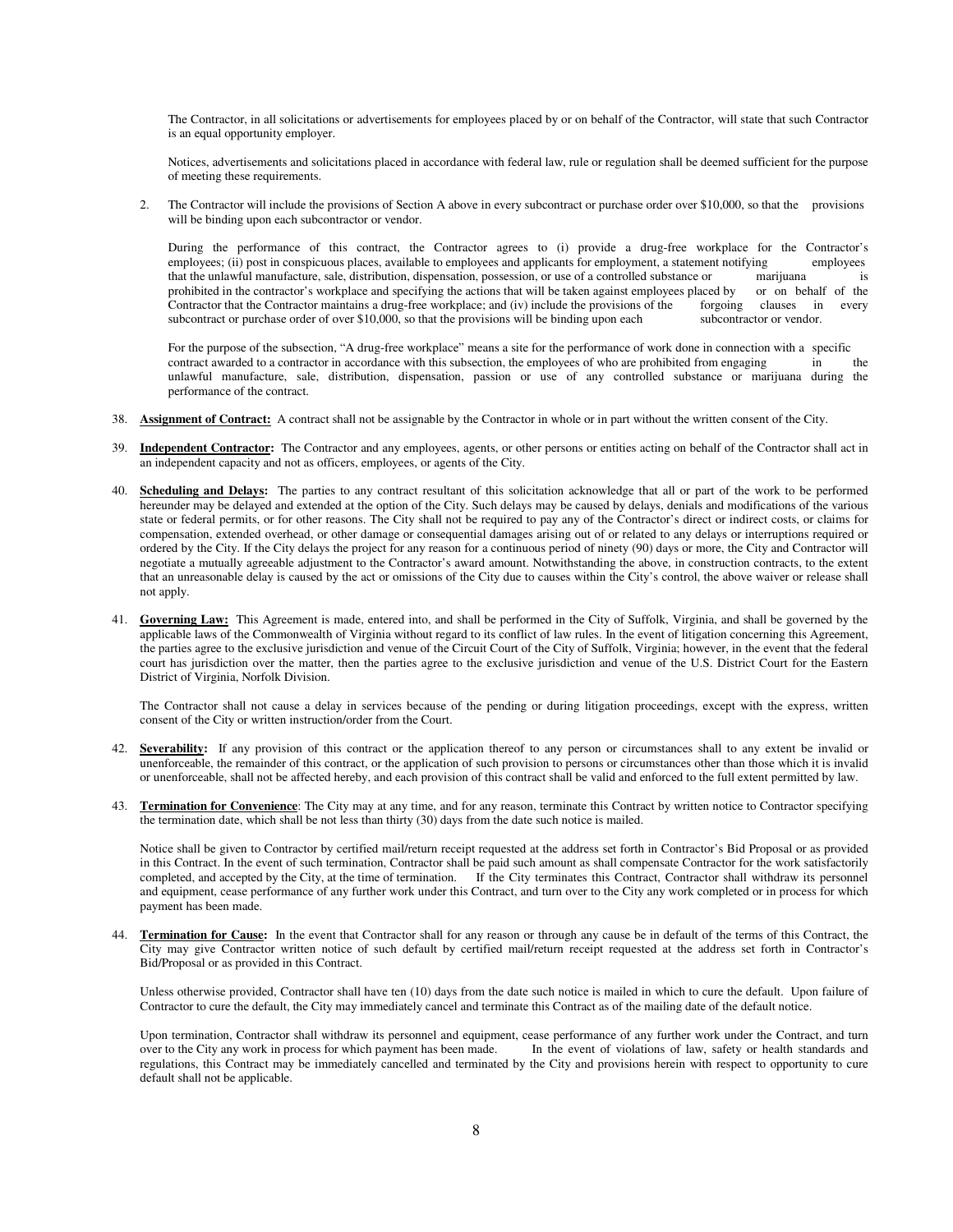#### **45. Contact Prohibition: Direct contact with City departments other than Purchasing, on the subject of this bid is expressly forbidden except with the foreknowledge and permission of the contracting officer. Violation may result in a determination that your firm is ineligible for an award.**

Questions related to bid submittals should be directed to: Cindy L. Norfleet, Senior Buyer, (757) 514-7522, cnorfleet@suffolkva.us. Cindy Norfleet is the contract officer for the City of Suffolk with respect to this IFB. All questions should be directed to his attention. The respondents to this IFB shall not contact, either directly or indirectly, any other employee or agent of the City regarding this IFB. This prohibition shall also extend to the Suffolk City Council and locally elected officials. Any such unauthorized contact may disqualify the bidder from this procurement.

- 46. **Additional Conditions**: The Conditions and Instructions in this solicitation are intended to apply to the resulting contract and shall supersede any conflicting terms offered. Any additional conditions a bidder intends be considered must be submitted with the bid and noted as an exception. Such exceptions may result in a finding that the submittal is 'non-responsive' to the bid, negating possibility of an award to that bidder. Contractual documents submitted by the successful firm after an award will not be accepted.
- 47. **Contractor Failure to Perform**: Failure of the Contractor to perform the contract by reason of the City's non-acceptance of additional conditions submitted after the award shall result in termination of the contract by the City, and may result in debarment of the Contractor for a period of up to three (3) years. Termination and /or debarment of the Contractor shall not constitute a waiver by the City of any other rights or remedies available to the City by law or contract.
- 48. **Conflict:** In the event of a conflict between the contract documents, including these Conditions and Instructions, and the terms of a purchase order or related document issued by the Purchasing, the contract documents shall control.
- 49. **Records and Inspection:** The Contractor shall maintain full and accurate records with respect to all matters covered under this contract, including, without limitation, accounting records, written policies, procedures, time records, telephone records, and any other supporting evidence used to memorialize, reflect, and substantiate charges or fees related to this contract. The Contractor's records shall be open to inspection and subject to audit and/or reproduction, during normal working hours, by the City and its employees, agents or authorized representatives after giving at least three (3) days notice to the Contractor by the City. The City shall have access to such records from the effective date of this contract, for the duration of the contract, and for five (5) years after the date of final payment by the City to the Contractor pursuant to this contract or any renewal or extension of this contract. The City's employees, agents or authorized representatives shall have access to the Contractor's facilities, shall have access to all necessary records and shall be provided adequate and appropriate work space, in order to conduct audits.
- 50. **Rights and Remedies Not Waived:** In no event shall the making by the City of any payment to the Contractor, or the waiver by the City of any provision under this contract including any obligation of the Contractor, constitute or be construed as a waiver by the City of any other provision, obligation, breach of covenant, or any default which may exist under this contract on the part of the Contractor, and the making of any such payment by the City while any such breach or default exists shall not impair or prejudice any right or remedies available to the City.
- 51. **Entire Agreement:** This contract and any additional or supplementary documents incorporated herein by reference contain all the terms and conditions agreed upon by the parties hereto, and no other agreements, oral or otherwise, regarding the subject matter of this contract or any part thereof shall have any validity or bind any of the parties hereto. This contract shall not be modified, altered, changed or amended unless in writing and signed by the parties hereto.
- 52. **Independent Contractor:** The Contractor and any employees, agents, or other persons or entities acting on behalf of the Contractor shall act in an independent capacity and not as officers, employees, or agents of the City.
- 53. **Conflicts of Interests**: Contractor shall not accept or receive commissions or other payments from third parties for soliciting, negotiating, procuring, or effecting insurance on behalf of the City.
- 54. **Responsibility of Contractor**: The Contractor shall, without additional costs or fee to the City, correct or revise any errors or deficiencies in his performance. Neither the City's review, approval or acceptance of, nor payment for any of the services required under this Agreement shall be deemed a waiver of rights by the City, and the Contractor shall remain liable to the City for all costs which are incurred by the City as a result of the Contractor's negligent performance of any of the services furnished under this Agreement.
- 55. **Changes and Additions**: It shall be the responsibility of the Contractor to notify the City, in writing, of any necessary modifications or additions in the Scope of this Agreement. Compensation for changes or additions in the Scope of this Agreement will be negotiated and approved by the City, in writing.

It is understood and agreed to by both the City and the Contractor that such modifications or additions to this Agreement shall be made only by the full execution of the City's standard Agreement change order form. Furthermore, it is understood and agreed by both parties that any work done by the Contractor on such modification or addition to this Agreement prior to the City's execution of its standard Agreement change order form shall be at the total risk of the Contractor and said work may not be compensated by the City.

- **56. Exemption from Taxes:** The City is exempt from State Sales Tax and Federal Excise Tax. Tax Exemption Certificate indicating the City's tax exempt status will be furnished by the City of Suffolk.
- 57. Debarment Status: By submitting a bid, bidders certify that they are not currently debarred by the Commonwealth of Virginia from submitting bids or proposals on contracts for the type of goods and/or services covered by this solicitation, nor are they an agent of any person or entity that is currently so debarred.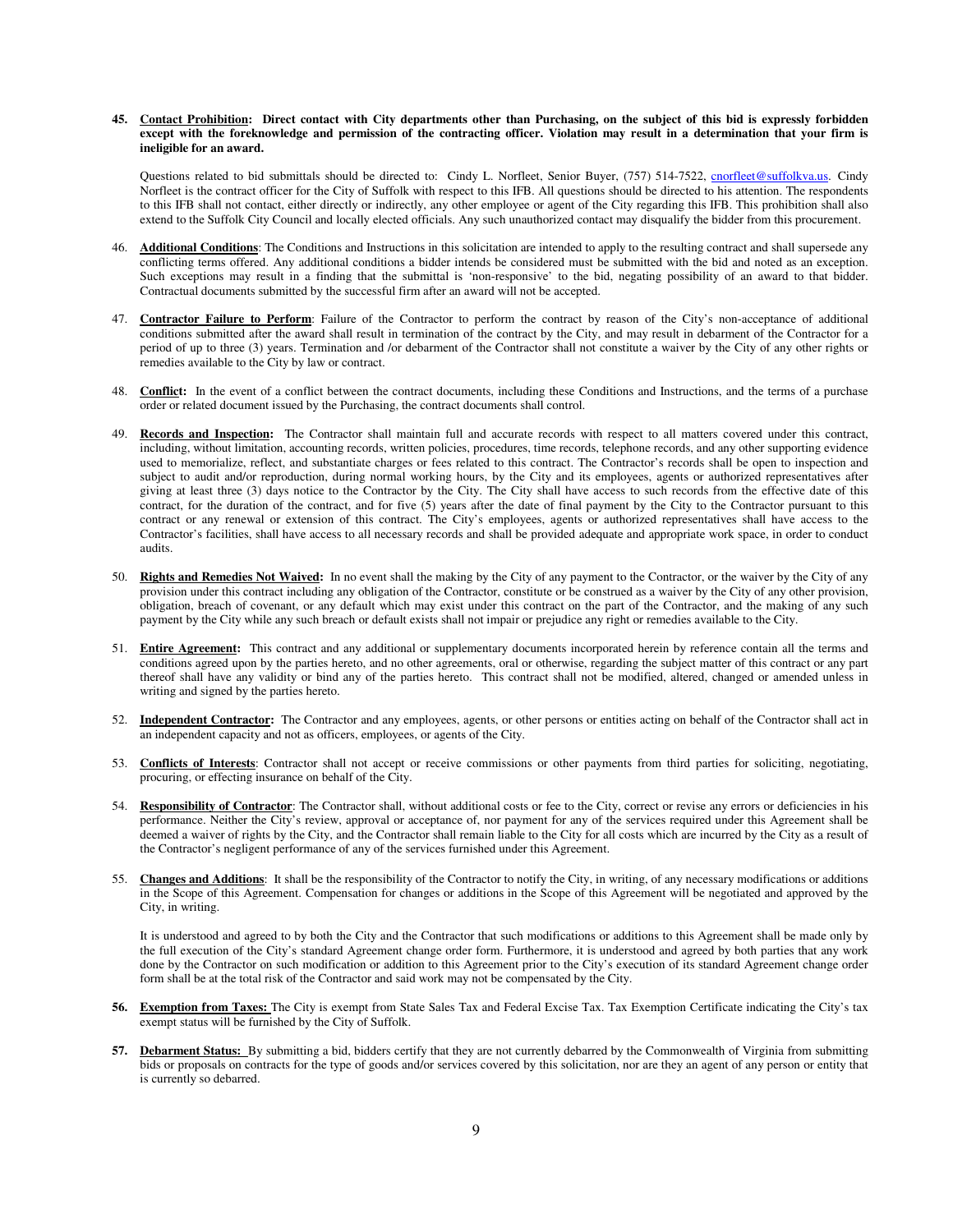- 58. **Safety**: All Contractor and subcontractor performing services for the City are required and shall comply with all Occupational Safety and Health Administration (OSHA), State and City Safety and Occupational Health Standards and any other applicable rules and regulations. Also all Contractors and subcontractors shall be held responsible for the safety of their employees and any unsafe acts or conditions that may cause injury or damage to any persons or property within and around the work site area under this contract.
- 59. **License Requirement**: All firms doing business in the City of Suffolk are required to be licensed in accordance with the City of Suffolk business license ordinance. Wholesale and retail merchants without a business location in the City of Suffolk are exempt from this requirement. Any questions concerning business licenses should be directed to the Commissioner of the Revenue's Office, telephone (757) 514-4260.
- 60. **Contractor's Form**: In cases where the City may accept the Contractor's form agreement, whereas certain standard clauses that may appear in the Contractor's form agreement cannot be accepted by the City, and in consideration of the convenience of using that form, and this form, without the necessity of negotiating a separate contract document, the parties hereto specifically agree that, notwithstanding any provisions appearing in the attached Contractor's form contract, the City's contract addendum shall prevail over the terms of the Contractor's agreement in the event of a conflict.
- 61. **Bidder Qualifications**: Only bids from established contractors for work similar in scope to work herein shall be considered; the City reserves the right to request specific reference information prior to award. Bidder shall demonstrate that he has adequate and appropriate manpower, tools and equipment to respond and perform in accordance with the provisions herein.

The City may, at its option, disqualify a bidder and reject his bid for cause. Reasons deemed to be sufficient for this action shall include, but not be limited to, the following:

- Evidence of collusion among bidders.
- Receipt of more than one bid on any project from an individual, or from a corporation. This restriction does not apply to subcontractors.
- Default on any previous contract.
- For unreasonable failure to complete a previous contract within the specified time or for being in arrears on an existing contract without reasonable cause for being in arrears.
- Inability to perform as revealed by an investigation of the Bidder's financial statement, experience and/or plant and equipment.
- **62. Pricing to be F.O.B. Destination Freight Allowed:** Pricing shall be F.O.B. destination-freight included for all competitive bids. F.O.B. Destination-Freight Included shall include all shipping costs to the City location(s) at the unit cost. No additional shipping charges shall be allowed.
- **63.** Contract Quantities: The quantities specified in the Invitation for Bid are estimates only unless otherwise clearly noted, and are given for the information of bidders and for the purpose of bid evaluation. They do not indicate the actual quantity that will be ordered, since such volume will depend upon requirements that may develop during the contract period. Quantities shown shall not be construed to represent any amount which the City shall be obligated to purchase under the contract, or relieve the contractor of his obligation to fill all orders placed by the City, except as clearly noted.

#### **64. Insurance Requirements:**

The successful bidder shall procure, maintain, and provide proof of, insurance coverage's for injuries to persons and/or property damage as may arise from or in conjunction with, the work performed on behalf of the City by the bidder, his agents, representatives, employees or subcontractors. Proof of coverage as contained herein shall consist of all policies, endorsements, declaration pages, and certificates of insurance and shall be submitted fifteen (15) days prior to the commencement of work, and such coverage shall be maintained by the offeror for the duration of the contract period; for occurrence policies. Claims made policies must be in force or that coverage purchased for three (3) years after delivery date.

a. General Liability

 Coverage shall be as broad as: Comprehensive General Liability endorsed to include Broad Form, Commercial General Liability form including Products/Completed Operations.

1. Minimum Limits

General Liability:

- \$1,000,000 General Aggregate Limit
- \$1,000,000 Products & Completed Operations
- \$1,000,000 Personal and Advertising Injury
- \$1,000,000 Each Occurrence Limit
- \$1,000,000 Fire Damage Limit
- \$ 500,000 Medical Expense Limit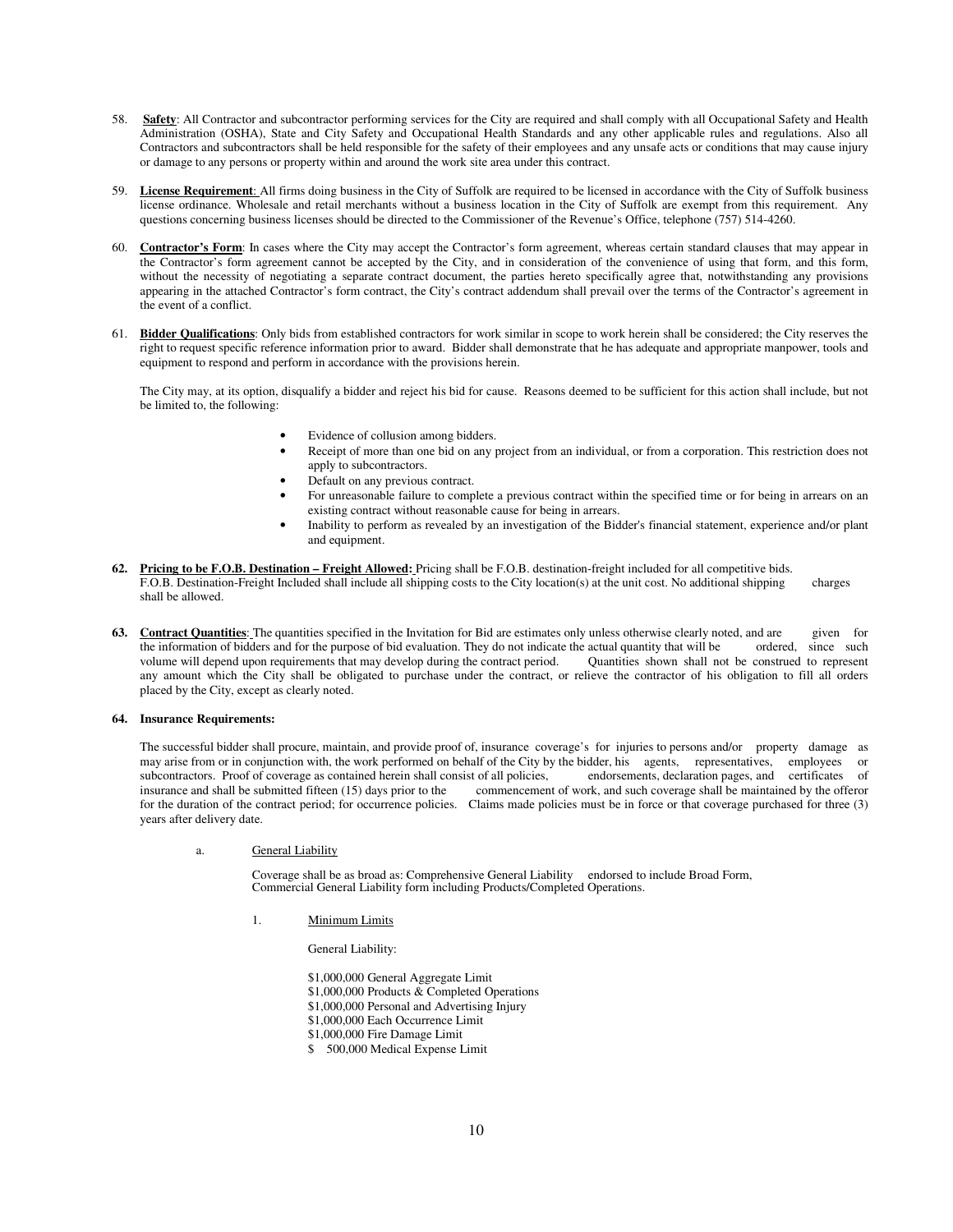#### b. Automobile Liability

 Coverage sufficient to cover all vehicles owned, used, or hired by the offeror, his agents, representatives, employees or subcontractors.

1. Minimum Limits

Automobile Liability:

 \$1,000,000 Combined Single Limit \$1,000,000 Each Occurrence Limit \$ 500,000 Medical Expense Limit

c. Workers' Compensation

 Limits as required by the Workers' Compensation Act of Virginia. Employers Liability, \$1,000,000.

d. Umbrella/Excess Liability

\$1,000,000 umbrella/excess liability coverage

- e. Coverage Provisions
	- 1. All deductibles or self-insured retention shall appear on the declaration pages, endorsements, and/or policies provided.
	- 2. The City of Suffolk, its' officers/officials, employees, agents and volunteers shall be added as "additional insured" as their interests may appear. A copy of all endorsements, declaration pages, and policies that address additional insured shall be provided. This provision does not apply to Professional Liability or Workers' Compensation/Employers' Liability.
	- 3. The offeror's insurance shall be primary over any applicable insurance or self-insurance maintained bythe City.
	- 4. Shall provide thirty (30) days written notice to the City before any cancellation, suspension, or void of coverage in whole or part, where such provision is reasonable.
	- 5. All coverages for subcontractors of the offeror shall be subject to all of the requirements stated herein.
	- 6. All deductibles or self-insured retention shall appear on the declaration page(s), endorsement(s), and/or policies and shall be subject to approval by the City. At the option of the City, either: the insurer shall policies and shall be subject to approval by the City. At the option of the City, either; reduce or eliminate such deductible or self-insured retention; or the offeror shall be required to procure a bond guaranteeing payment of losses and related claims expenses.
	- 7. Failure to comply with any reporting provisions of the policy(s) shall not affect coverage provided the City, its' officers/officials, agents, employees and volunteers.
	- 8. The insurer shall agree to waive all rights of subrogation against the City, its' officers/officials, agents, employees or volunteers for any act, omission or condition of premises which the parties may be held liable by reason of negligence.
	- 9. The offeror shall furnish the City with all certificates of insurance, endorsements, declaration pages, and policies affecting coverage. All documents are to be signed by a person authorized by the insurance company(s) to bind coverage on its' behalf, if executed by a broker, notarized copy of authorization to bind, or certify coverage must be attached.
	- 10. All insurance shall be placed with insurers maintaining an A.M. Best rating of no less than an A:VII. If A.M. Best rating is less than A:VII, approval must be received from City's Risk Officer.

 All coverages designated herein shall be as broad as the Insurance Services Office (ISO) forms filed for use with the Commonwealth of Virginia.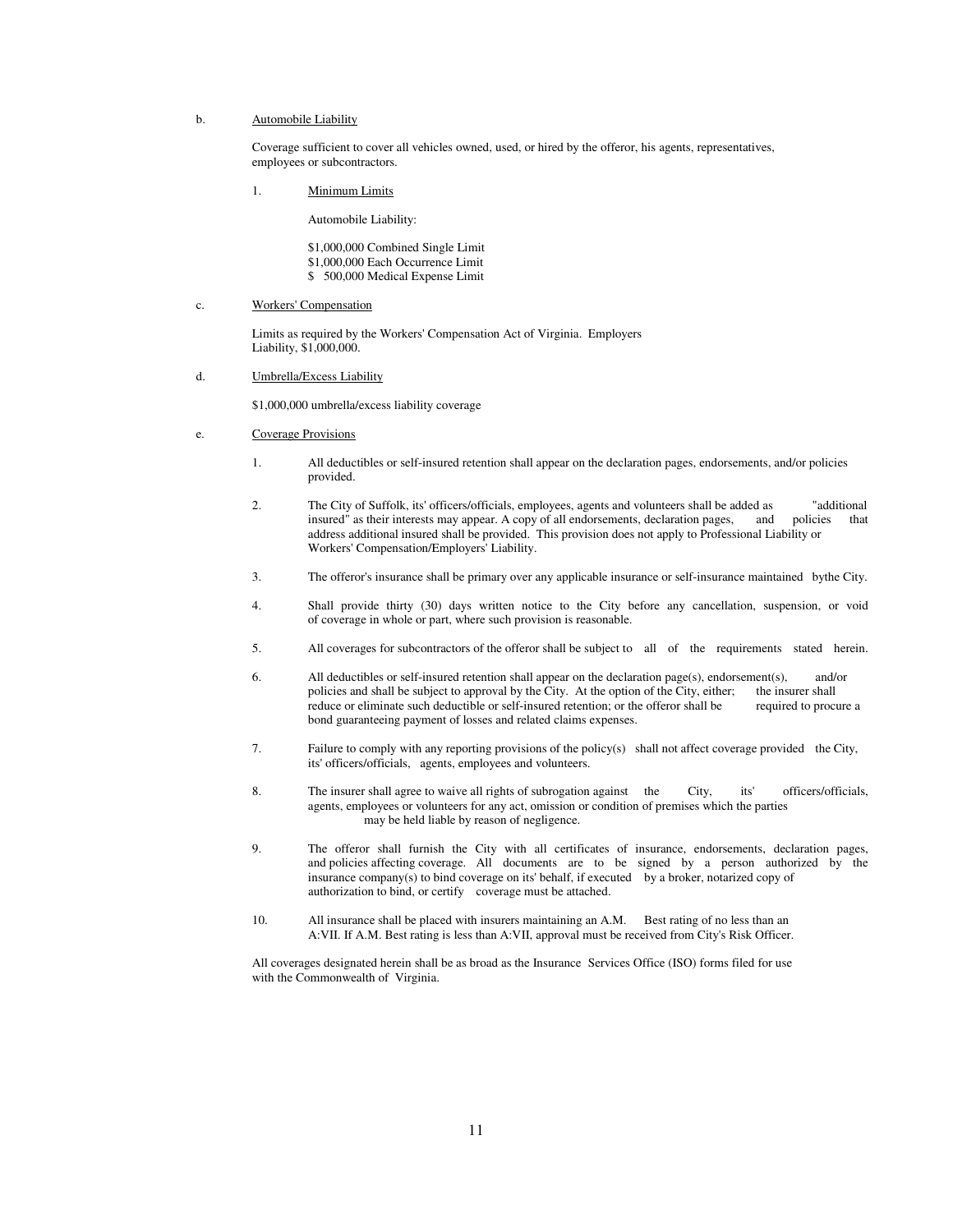## **BID FORM**

| TO: | City of Suffolk, VA        | BID:        | <b>Rental of Portable Toilets</b>        |
|-----|----------------------------|-------------|------------------------------------------|
|     | <b>Purchasing Division</b> |             |                                          |
|     | 441 Market Street          | <b>DUE:</b> | April 18, 2013                           |
|     | Suffolk, VA 23434          |             | <b>TIME:</b> $3:00 \text{ p.m.}$ , Local |

Provide firm unit price below to furnish, deliver F.O.B. destination, clean, service (including replenishing supplies), and remove portable toilets as requested by the City of Suffolk on an as needed basis in accordance with all specifications, terms, and conditions herein. Quantities, types, and usage are estimated for the purpose of bid evaluation. Unit price per month quoted for Sections A-G will be applied to each individual purchase as circumstances require. Price per month quoted for each section shall be inserted in the appropriate blank (*Price per month/week/day*) for each section.

Bid will be awarded in total to the lowest responsive and responsible bidder; the City does not intend to split the award.

Total shall be calculated as follows: Quantity x Price per Month x Number of Months = Total

## **A. MONTHLY RENTALS (3 or more months) (Cleaned once a week)**

Price per month: Regular \$ Handicapped \$\_\_\_\_\_\_\_\_\_\_

| Location                     | Qty. | <b>Type</b> | Price per month        |     | No. of months | <b>Total</b> |  |
|------------------------------|------|-------------|------------------------|-----|---------------|--------------|--|
| <b>Bennett's Creek Park</b>  |      |             | Regular<br>Handicapped | \$  | 12<br>12      |              |  |
| Sleepy Hole Park             | 3    |             | Regular<br>Handicapped | \$  |               | 12<br>12     |  |
| <b>Constant's Wharf Park</b> |      | 3           | Regular<br>Handicapped | \$  | 4<br>4        |              |  |
| Lone Star Lakes              |      | 2           | Regular<br>Handicapped | \$  |               | 12<br>12     |  |
| Monogram Field               |      |             | Handicapped            | \$  | 12            |              |  |
| Various locations            | 8    |             | Regular                | \$. | 3             |              |  |

GRAND TOTAL: \$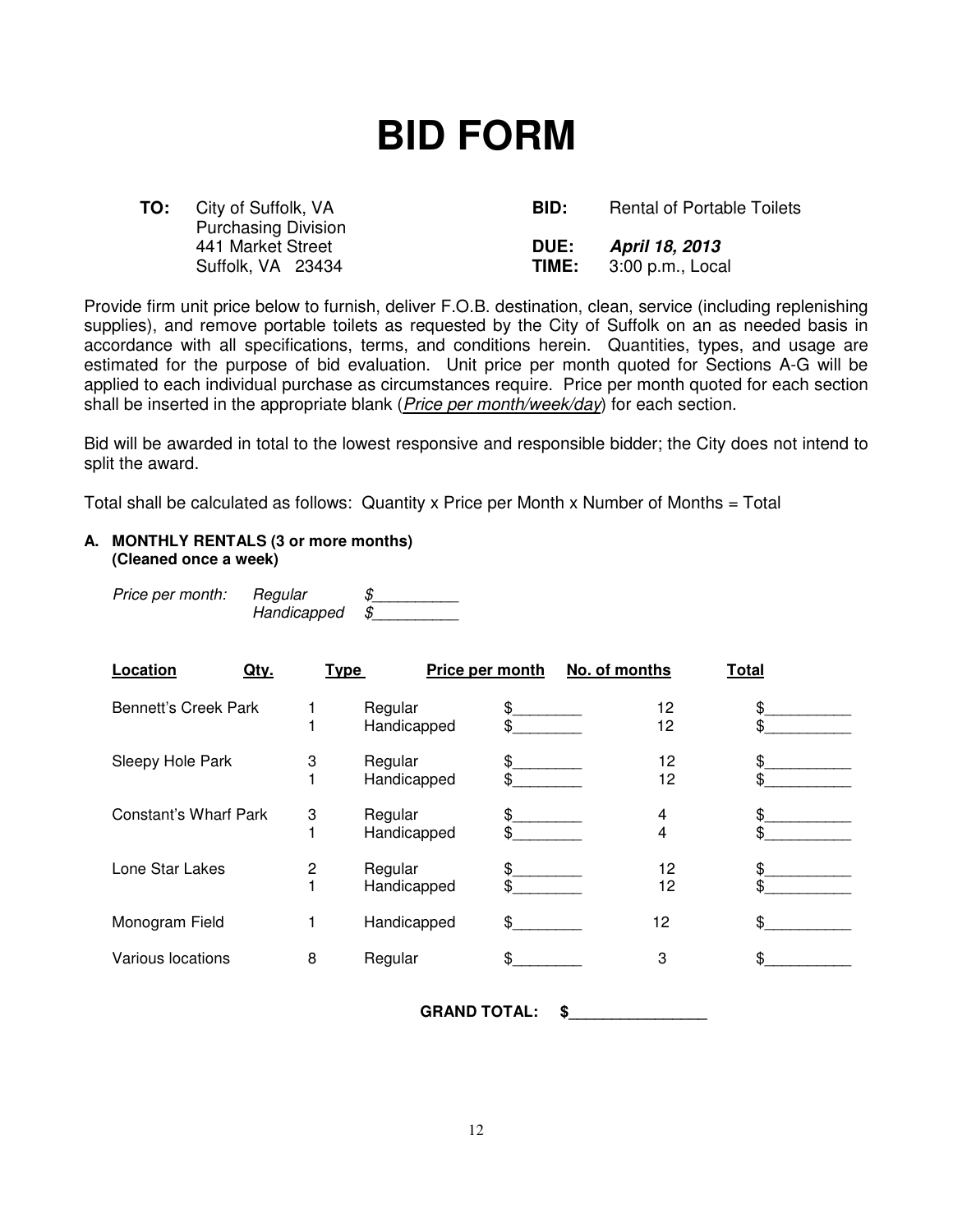## **B. MONTHLY RENTALS (3 or more months) (Cleaned every other week)**

| Price per month:                                                | Regular<br>Handicapped         | $\oint$<br>\$          |                                                                                                                                                                                                                                                                                                                                                           |                                         |                     |
|-----------------------------------------------------------------|--------------------------------|------------------------|-----------------------------------------------------------------------------------------------------------------------------------------------------------------------------------------------------------------------------------------------------------------------------------------------------------------------------------------------------------|-----------------------------------------|---------------------|
| Location                                                        | Qty.                           | <b>Type</b>            | Price per month                                                                                                                                                                                                                                                                                                                                           | No. of months                           | <b>Total</b>        |
| Firing Range (Walters)                                          | $\mathbf{1}$                   | Regular                | $\frac{1}{2}$                                                                                                                                                                                                                                                                                                                                             | 12                                      | $\mathfrak{S}$      |
| Various                                                         | $\mathbf{1}$                   | Handicapped            | $\frac{1}{2}$                                                                                                                                                                                                                                                                                                                                             | 6                                       | $\mathfrak s$       |
|                                                                 |                                |                        | <b>GRAND TOTAL:</b>                                                                                                                                                                                                                                                                                                                                       | $\sim$                                  |                     |
| C. MONTHLY RENTALS (1 - 2 months)<br>(Cleaned once a week)      |                                |                        |                                                                                                                                                                                                                                                                                                                                                           |                                         |                     |
| Price per month:                                                | Regular<br>Handicapped         | $\oint$<br>\$          |                                                                                                                                                                                                                                                                                                                                                           |                                         |                     |
| Location                                                        | Qty.                           | <b>Type</b>            | Price per month                                                                                                                                                                                                                                                                                                                                           | No. of months                           | <b>Total</b>        |
| Various                                                         | $\overline{c}$<br>$\mathbf{1}$ | Regular<br>Handicapped | $\frac{1}{2}$<br>$\overline{\mathcal{S}}$                                                                                                                                                                                                                                                                                                                 | $\overline{\mathbf{c}}$<br>$\mathbf{1}$ | $\frac{1}{2}$<br>\$ |
|                                                                 |                                |                        | <b>GRAND TOTAL:</b>                                                                                                                                                                                                                                                                                                                                       | $\sim$                                  |                     |
| D. MONTHLY RENTALS (1 - 2 months)<br>(Cleaned every other week) |                                |                        |                                                                                                                                                                                                                                                                                                                                                           |                                         |                     |
| Price per month:                                                | Regular<br>Handicapped         | $\oint$<br>\$          |                                                                                                                                                                                                                                                                                                                                                           |                                         |                     |
| Location                                                        | Qty.                           | <b>Type</b>            | <b>Price per month</b>                                                                                                                                                                                                                                                                                                                                    | No. of months                           | Total               |
| Various                                                         | $\overline{c}$<br>1            | Regular<br>Handicapped | $\begin{picture}(20,20) \put(0,0){\line(1,0){10}} \put(15,0){\line(1,0){10}} \put(15,0){\line(1,0){10}} \put(15,0){\line(1,0){10}} \put(15,0){\line(1,0){10}} \put(15,0){\line(1,0){10}} \put(15,0){\line(1,0){10}} \put(15,0){\line(1,0){10}} \put(15,0){\line(1,0){10}} \put(15,0){\line(1,0){10}} \put(15,0){\line(1,0){10}} \put(15,0){\line(1$<br>\$ | $\overline{\mathbf{c}}$<br>$\mathbf{1}$ | $\frac{1}{2}$<br>\$ |

**GRAND TOTAL: \$\_\_\_\_\_\_\_\_\_\_\_\_\_\_\_\_**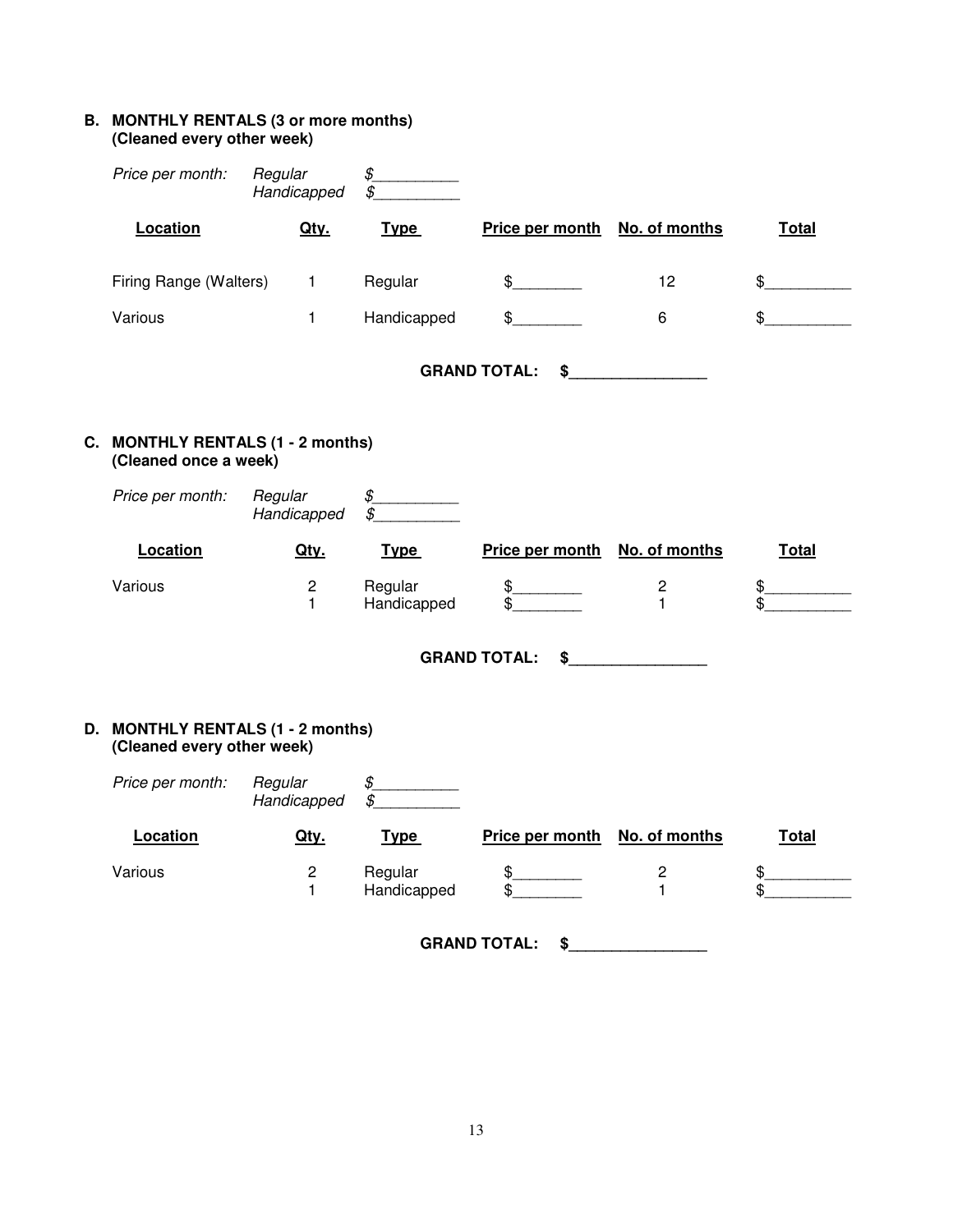| E. WEEKLY RENTALS FOR SPECIAL EVENTS (less than 1 month) |
|----------------------------------------------------------|
| (Cleaned once a week)                                    |

|     | Price per week:                                                                     | Regular<br>Handicapped      | $\oint$<br>\$                                                |                                |                                                                                                                                                                                                                                                                                                                                                                     |                              |
|-----|-------------------------------------------------------------------------------------|-----------------------------|--------------------------------------------------------------|--------------------------------|---------------------------------------------------------------------------------------------------------------------------------------------------------------------------------------------------------------------------------------------------------------------------------------------------------------------------------------------------------------------|------------------------------|
|     | Location                                                                            | Qty.                        | <b>Type</b>                                                  | Price per week                 | No. of weeks                                                                                                                                                                                                                                                                                                                                                        | <b>Total</b>                 |
|     | Various                                                                             | $\mathbf 2$<br>1            | Regular<br>Handicapped                                       | $\delta_-$<br>$\mathfrak{S}$   | $\overline{\mathbf{c}}$<br>1                                                                                                                                                                                                                                                                                                                                        | $\frac{1}{2}$<br>\$          |
|     |                                                                                     |                             |                                                              | <b>GRAND TOTAL:</b><br>\$      |                                                                                                                                                                                                                                                                                                                                                                     |                              |
| F., | WEEKLY RENTALS FOR SPECIAL EVENTS (less than 1 month)<br>(Cleaned every other week) |                             |                                                              |                                |                                                                                                                                                                                                                                                                                                                                                                     |                              |
|     | Price per week:                                                                     | Regular<br>Handicapped      | $\begin{array}{c} \circ \\ \circ \\ \circ \end{array}$<br>\$ |                                |                                                                                                                                                                                                                                                                                                                                                                     |                              |
|     | Location                                                                            | Qty.                        | <b>Type</b>                                                  | Price per week                 | No. of weeks                                                                                                                                                                                                                                                                                                                                                        | <b>Total</b>                 |
|     | Various                                                                             | $\mathbf 2$<br>$\mathbf{1}$ | Regular<br>Handicapped                                       | \$_<br>\$                      | 2<br>$\mathbf{1}$                                                                                                                                                                                                                                                                                                                                                   | $\frac{1}{2}$<br>\$          |
|     |                                                                                     |                             |                                                              | <b>GRAND TOTAL:</b><br>\$      |                                                                                                                                                                                                                                                                                                                                                                     |                              |
|     | <b>G. DAILY RENTALS FOR SPECIAL EVENTS</b>                                          |                             |                                                              |                                |                                                                                                                                                                                                                                                                                                                                                                     |                              |
|     | Price per day:                                                                      | Regular<br>Handicapped      | $\oint$<br>\$                                                |                                |                                                                                                                                                                                                                                                                                                                                                                     |                              |
|     | Location                                                                            | Qty.                        | <b>Type</b>                                                  | Price per day                  | No. of days                                                                                                                                                                                                                                                                                                                                                         | <b>Total</b>                 |
|     | Various                                                                             | $\overline{c}$<br>1         | Regular<br>Handicapped                                       | $\frac{1}{2}$<br>$\frac{1}{2}$ | 4<br>4                                                                                                                                                                                                                                                                                                                                                              | $\frac{1}{2}$<br>$\bigoplus$ |
|     |                                                                                     |                             |                                                              | <b>GRAND TOTAL:</b>            | $\begin{picture}(20,10) \put(0,0){\vector(1,0){100}} \put(15,0){\vector(1,0){100}} \put(15,0){\vector(1,0){100}} \put(15,0){\vector(1,0){100}} \put(15,0){\vector(1,0){100}} \put(15,0){\vector(1,0){100}} \put(15,0){\vector(1,0){100}} \put(15,0){\vector(1,0){100}} \put(15,0){\vector(1,0){100}} \put(15,0){\vector(1,0){100}} \put(15,0){\vector(1,0){100}} \$ |                              |
|     |                                                                                     |                             |                                                              |                                |                                                                                                                                                                                                                                                                                                                                                                     |                              |
|     |                                                                                     |                             |                                                              |                                |                                                                                                                                                                                                                                                                                                                                                                     |                              |
|     | Contractor agrees to deliver portable toilets within ___________________________    |                             |                                                              |                                |                                                                                                                                                                                                                                                                                                                                                                     | days of order of request.    |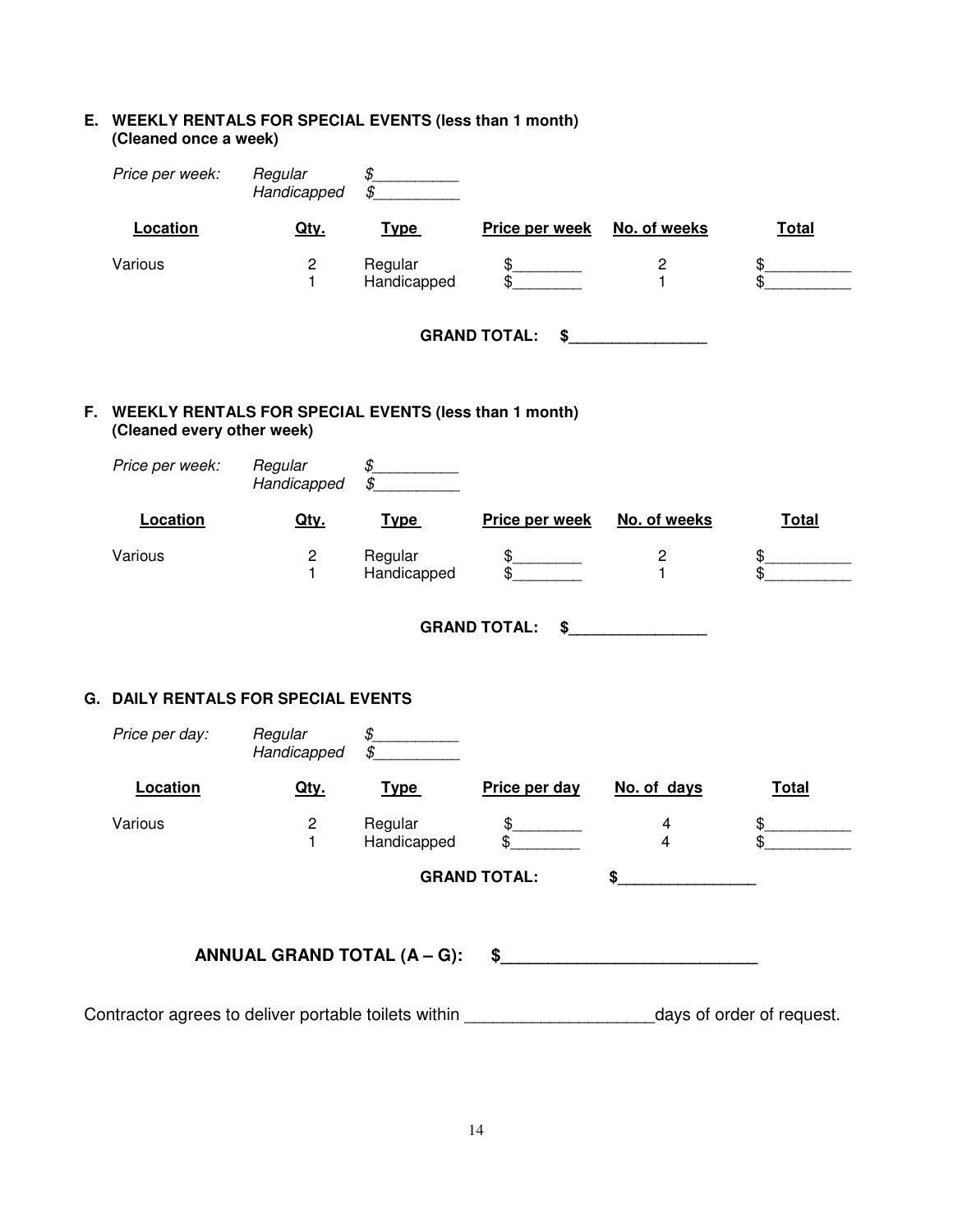| <b>ADDITIONAL COST OPTIONS:</b> |                                                                                                                                                                                               |  |  |  |
|---------------------------------|-----------------------------------------------------------------------------------------------------------------------------------------------------------------------------------------------|--|--|--|
| <b>OPTION 1:</b>                | The Contractor agrees to provide a HAND CLEANING STATION for each<br>portable toilet, if requested, at a cost of $\frac{1}{2}$ per unit during the time<br>period used.                       |  |  |  |
| <b>OPTION 2:</b>                | Should additional cleanings be required, other than that specified herein, the<br>Contractor agrees to clean each portable toilet, if requested, at a cost of<br>per unit per cleaning.<br>\$ |  |  |  |
| <b>OPTION 3:</b>                | If requested, the Contractor agrees to provide a STAND ALONE SINK at the<br>following rates:                                                                                                  |  |  |  |
|                                 | \$_____________per unit per day<br>\$    per unit per week<br>\$.<br>per unit per month                                                                                                       |  |  |  |
| <b>OPTION 4:</b>                | Contractor agrees to repair damaged toilet at the following hourly rate:                                                                                                                      |  |  |  |
|                                 | \$ per hour                                                                                                                                                                                   |  |  |  |
|                                 |                                                                                                                                                                                               |  |  |  |
|                                 | Ridder has included the following submittals with his RID FORM (please check $\sqrt{ }$ ).                                                                                                    |  |  |  |

**Bidder has included the following submittals with his BID FORM (please check** √ **):** 

"Anticollusion/Nondiscrimination/Drug Free Workplace" clause \_\_\_\_\_\_ "Proof of Authority to Transact Business in Virginia" form

Section 5.0 Conditions and Construction (Pages 4-11)

**Payment Terms/Discounts**\_\_\_\_\_\_\_\_\_\_\_\_\_\_\_\_\_\_\_\_\_\_\_\_(Suffolk's payment schedule: items accepted and invoiced by 10th of month will be paid month end. Cash discounts offered for less than thirty (30) days from receipt of proper invoice will not be considered in award.)

| Company Name   |  |  |  |  |
|----------------|--|--|--|--|
| Address        |  |  |  |  |
|                |  |  |  |  |
| Person Quoting |  |  |  |  |
| Telephone No.  |  |  |  |  |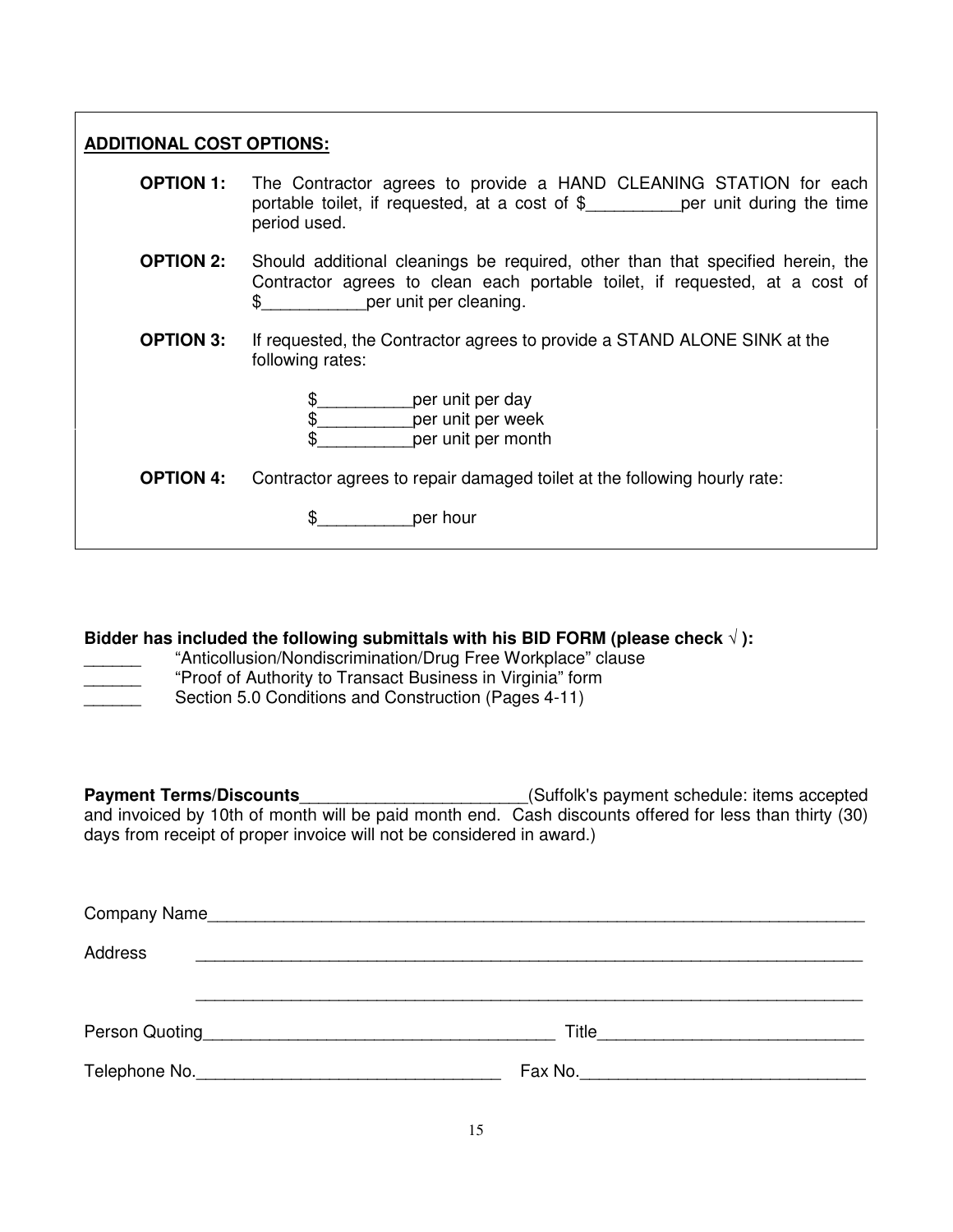I certify by my signature below that I have received the documents associated with this bid and understand that the review for completeness of these bid documents and the understanding and comprehension of the bid specifications is solely my responsibility; based on this, by my signature below I waive all right to future claims against the City of Suffolk that the documents were incomplete or not understandable.

I certify that this bid is made without prior understanding, agreement, or connection with any corporation, firm, or person submitting a bid for the same equipment/materials/ service and is in all respects fair and without collusion or fraud. I understand that collusive bidding is a violation of State and Federal laws and can result in fines, prison sentences and civil damage awards. I agree to abide by all conditions of this bid and certify that I am authorized to sign this bid for the bidder.

I certify that the bidder represented herein is eligible to bid with respect to all applicable sections of State and Local Government Conflict of Interests Act, Code of Virginia, Section 2.1-639.1 et. seq.

| <b>Signature</b> | Date |
|------------------|------|
|------------------|------|

(Person signing bid should show title or authority to bind the firm in a contract.)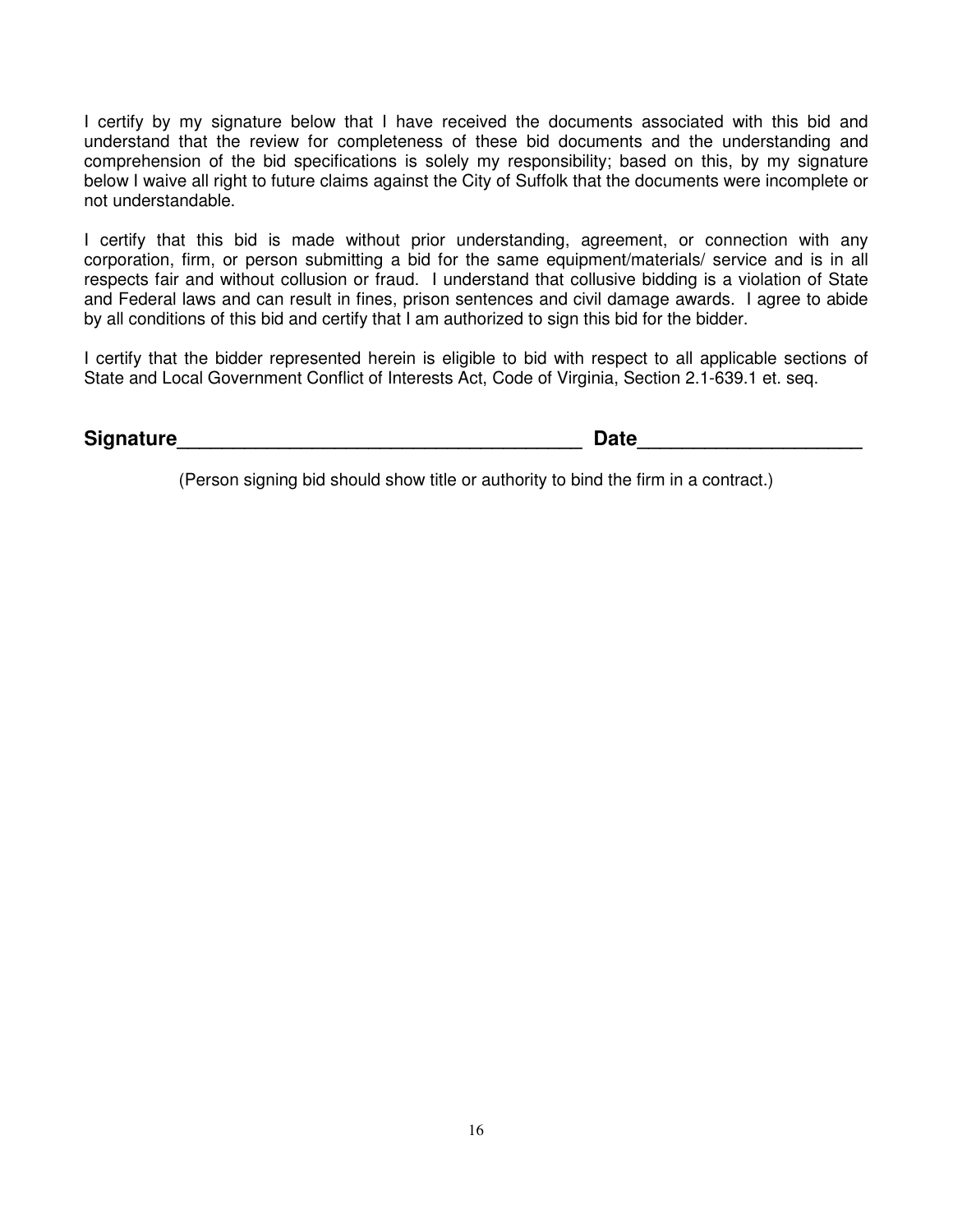### **ANTICOLLUSION/NONDISCRIMINATION/DRUG FREE WORKPLACE CLAUSES**

#### **ANTICOLLUSION CLAUSE:**

IN THE PREPARATION AND SUBMISSION OF THIS BID, SAID BIDDER DID NOT EITHER DIRECTLY OR INDIRECTLY ENTER INTO ANY COMBINATION OR ARRANGEMENT WITH ANY PERSON, FIRM OR CORPORATION, OR ENTER INTO ANY AGREEMENT, PARTICIPATE IN ANY COLLUSION, OR OTHERWISE TAKE ANY ACTION IN THE RESTRAINT OF FREE, COMPETITIVE BIDDING IN VIOLATION OF THE SHERMAN ACT (15 U.S.C. SECTION 1), SECTIONS 59.1-9.1 THROUGH 59.1-9.17 OR SECTIONS 59.1-68.6 THROUGH 59.1-68.8 OF THE CODE OF VIRGINIA.

THE UNDERSIGNED BIDDER HEREBY CERTIFIES THAT THIS AGREEMENT, OR ANY CLAIMS RESULTING THEREFROM, IS NOT THE RESULT OF, OR AFFECTED BY, ANY ACT OF COLLUSION WITH, OR ANY ACT OF, ANOTHER PERSON OR PERSONS, FIRM OR CORPORATION ENGAGED IN THE SAME LINE OF BUSINESS OR COMMERCE; AND, THAT NO PERSON ACTING FOR, OR EMPLOYED BY, THE CITY OF SUFFOLK HAS AN INTEREST IN, OR IS CONCERNED WITH, THIS BID; AND, THAT NO PERSON OR PERSONS, FIRM OR CORPORATION OTHER THAN THE UNDERSIGNED, HAVE, OR ARE, INTERESTED IN THIS BID.

#### **DRUG-FREE WORKPLACE:**

DURING THE PERFORMANCE OF THIS CONTRACT, THE CONTRACTOR AGREES TO (I) PROVIDE A DRUG-FREE WORKPLACE FOR THE CONTRACTOR'S EMPLOYEES; (II) POST IN CONSPICUOUS PLACES, AVAILABLE TO EMPLOYEES AND APPLICANTS FOR EMPLOYMENT, A STATEMENT NOTIFYING EMPLOYEES THAT THE UNLAWFUL MANUFACTURE, SALE, DISTRIBUTION, DISPENSATION, POSSESSION, OR USE OF A CONTROLLED SUBSTANCE OR MARIJUANA IS PROHIBITED IN THE CONTRACTOR'S WORKPLACE AND SPECIFYING THE ACTIONS THAT WILL BE TAKEN AGAINST EMPLOYEES FOR VIOLATIONS OF SUCH PROHIBITION; (III) STATE IN ALL SOLICITATIONS OR ADVERTISEMENTS FOR EMPLOYEES PLACED BY OR ON BEHALF OF THE CONTRACTOR THAT THE CONTRACTOR MAINTAINS A DRUG-FREE WORKPLACE; AND (IV) INCLUDE THE PROVISIONS OF THE FOREGOING SECTIONS I, II, AND III IN EVERY SUBCONTRACT OR PURCHASE ORDER OF OVER \$10,000, SO THAT THE PROVISIONS WILL BE BINDING UPON EACH SUBCONTRACTOR OR VENDOR.

FOR THE PURPOSE OF THIS SECTION, "DRUG-FREE WORKPLACE" MEANS A SITE FOR THE PERFORMANCE OR WORK DONE IN CONNECTION WITH A SPECIFIC CONTRACT AWARDED TO A CONTRACTOR IN ACCORDANCE WITH THIS CHAPTER, THE EMPLOYEES OF WHOM ARE PROHIBITED FROM ENGAGING IN THE UNLAWFUL MANUFACTURE, SALE, DISTRIBUTION, DISPENSATION, POSSESSION OR USE OF ANY CONTROLLED SUBSTANCE OR MARIJUANA DURING THE PERFORMANCE OF THE CONTRACT.

#### **NONDISCRIMINATION CLAUSE:**

- 1. EMPLOYMENT DISCRIMINATION BY BIDDER SHALL BE PROHIBITED.<br>2. DURING THE PERFORMANCE OF THIS CONTRACT. THE SUCCESSEL
	- 2. DURING THE PERFORMANCE OF THIS CONTRACT, THE SUCCESSFUL BIDDER SHALL AGREE AS FOLLOWS:
		- A. THE BIDDER, WILL NOT DISCRIMINATE AGAINST ANY EMPLOYEE OR APPLICANT FOR EMPLOYMENT BECAUSE OF RACE, RELIGION, COLOR, SEX, NATIONAL ORIGIN, AGE, DISABILITY, OR ANY OTHER BASIS PROHIBITED BY STATE LAW RELATING TO DISCRIMINATION IN EMPLOYMENT, EXCEPT WHERE THERE IS A BONA FIDE OCCUPATIONAL QUALIFICATION/CONSIDERATION REASONABLY NECESSARY TO THE NORMAL OPERATION OF THE BIDDER. THE BIDDER AGREES TO POST IN CONSPICUOUS PLACES, AVAILABLE TO EMPLOYEES AND APPLICANTS FOR EMPLOYMENT, NOTICES SETTING FORTH THE PROVISIONS OF THIS NONDISCRIMINATION CLAUSE. B. THE BIDDER, IN ALL SOLICITATIONS OR ADVERTISEMENTS FOR EMPLOYEES PLACED ON BEHALF OF

THE BIDDER, WILL STATE THAT SUCH BIDDER IS AN EQUAL OPPORTUNITY EMPLOYER.

- **C.** NOTICES, ADVERTISEMENTS, AND SOLICITATIONS PLACED IN ACCORDANCE WITH FEDERAL LAW, RULE OR REGULATION SHALL BE DEEMED SUFFICIENT FOR THE PURPOSE OF MEETING THE REQUIREMENTS OF THIS SECTION.
- D. BIDDER WILL INCLUDE THE PROVISIONS OF THE FOREGOING SECTIONS A, B, AND C IN EVERY SUBCONTRACT OR PURCHASE ORDER OF OVER \$10,000, SO THAT THE PROVISIONS WILL BE BINDING UPON EACH SUBCONTRACTOR OR VENDOR.

| Name and Address of Bidder:                                                                                                      | Date:                                                                                             |  |
|----------------------------------------------------------------------------------------------------------------------------------|---------------------------------------------------------------------------------------------------|--|
|                                                                                                                                  | By:                                                                                               |  |
|                                                                                                                                  | Signature In Ink                                                                                  |  |
|                                                                                                                                  |                                                                                                   |  |
|                                                                                                                                  | <b>Printed Name</b>                                                                               |  |
| Telephone Number: (                                                                                                              |                                                                                                   |  |
| Fax Phone Number: (                                                                                                              | Title                                                                                             |  |
| FIN/SSN#:                                                                                                                        |                                                                                                   |  |
| Is your firm a "minority" business?<br>Yes No<br>African American Hispanic American<br>American Indian<br>Other; Please Explain: | If yes, please indicate the "minority" classification below:<br>Eskimo<br>Asian American<br>Aleut |  |
|                                                                                                                                  |                                                                                                   |  |

Is your firm Woman Owned? Yes No Is your firm a Small Business? Yes No